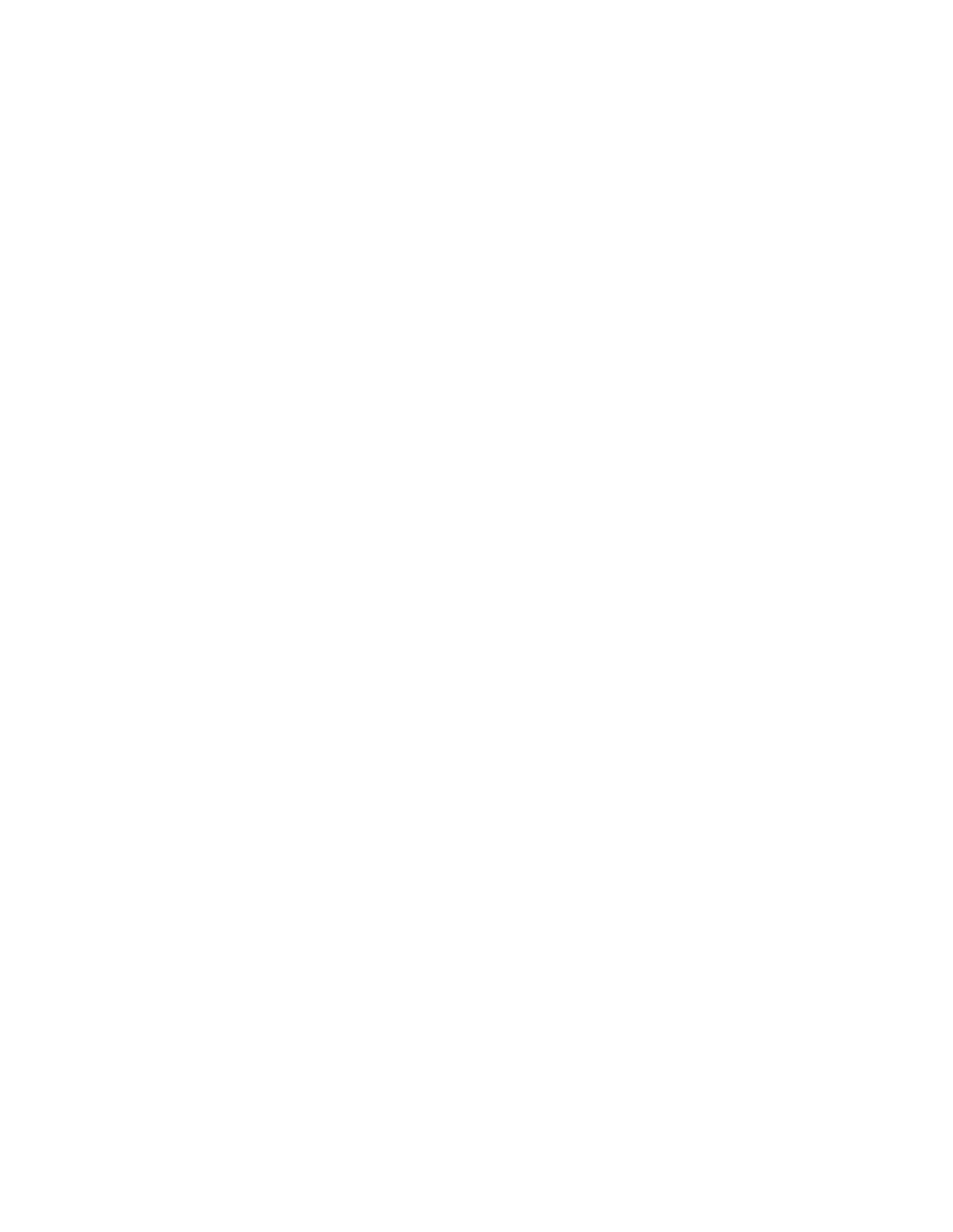## **INTRODUCTION**

*Speak Truth to Power: A Guide for Congregations Taking Public Policy Positions* is a project of the Commission on Social Action of Reform Judaism and the Ida and Howard Wilkoff Department of Synagogue Management of the Union for Reform Judaism (Union).

The Commission on Social Action of Reform Judaism is a joint body of the Central Conference of American Rabbis (CCAR) and the Union for Reform Judaism and its affiliates. The Commission assists congregations in establishing Social Action Committees that will help them apply ethical Judaic principles to contemporary issues such as civil liberties, religious freedom, poverty, human rights, and world peace. To help synagogue members become aware of social issues and stimulate them to appropriate action, the Commission provides a large selection of books, pamphlets, and other programmatic materials relevant to the whole range of contemporary social problems. The Commission on Social Action oversees the work of Reform Judaism's Religious Action Center (RAC) in Washington, DC. The RAC pursues social justice and religious liberty by mobilizing the American Jewish community and serving as its advocate in the capital of the United States.

The Ida and Howard Wilkoff Department of Synagogue Management of the Union for Reform Judaism provides assistance to Union member congregations in all areas of synagogue management and administration. The department and the Joint Commission on Synagogue Management, in cooperation with the National Association of Temple Administrators, develop materials for and provide consultations to congregations throughout North America. The department strives to help congregations build, develop, and maintain well-run, spiritually fulfilling congregations, in which the sacred informs the practical and the practical creates the sacred.

## **ACKNOWLEDGMENTS**

We are grateful to all the colleagues and friends who reviewed this publication and offered their thoughtful suggestions for its improvement, including Rabbi David Saperstein, Director of the Religious Action Center of Reform Judaism, Mark Pelavin, Associate Director of the Religious Action Center of Reform Judaism, and Rabbi Elliot Kleinman, Union for Reform Judaism Director of Program. We also thank the members and leaders of Temple Emanu-El of Dallas, Texas, and Temple Sinai of Oakland, California, for permitting us to include their policies, which reflect these congregations' devotion to the pursuit of social justice. For assistance with the new "Think Small" section, we are grateful to Rabbi Victor Appell, Small Congregations Specialist, Union for Reform Judaism Ida and Howard Wilkoff Department of Synagogue Management. We greatly appreciate the work of our editor Kathy Parnass and the Union's Production Department, and we offer special thanks to Jane Herman and Karen Reiter, who shepherded this publication through the production process.

Finally, we are grateful to the J. B. and M. K. Pritzker Conference and Program Fund of the Religious Action Center of Reform Judaism for support of this project.

> Rabbi Marla J. Feldman, Director Commission on Social Action of Reform Judaism

Dale Glasser, Director Union for Reform Judaism Ida and Howard Wilkoff Department of Synagogue Management

> Copyright © 2003 by the Union of American Hebrew Congregations Reprinted and updated 2007 by the Union for Reform Judaism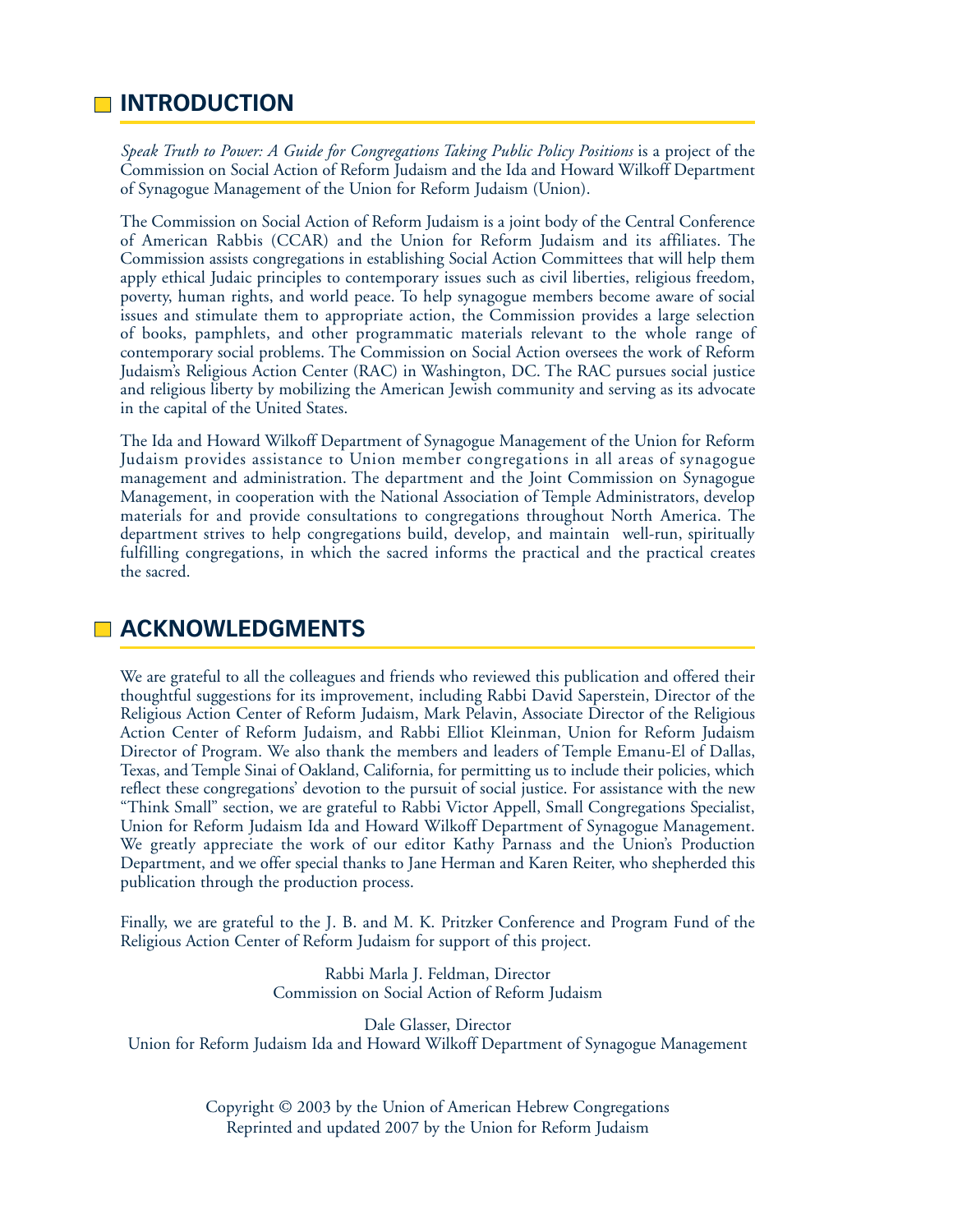## **CONTENTS**

| Can Congregations Take Public Policy Positions Without                |
|-----------------------------------------------------------------------|
|                                                                       |
|                                                                       |
|                                                                       |
|                                                                       |
|                                                                       |
|                                                                       |
|                                                                       |
|                                                                       |
|                                                                       |
| Appendix III: Resources Available Through the Religious Action Center |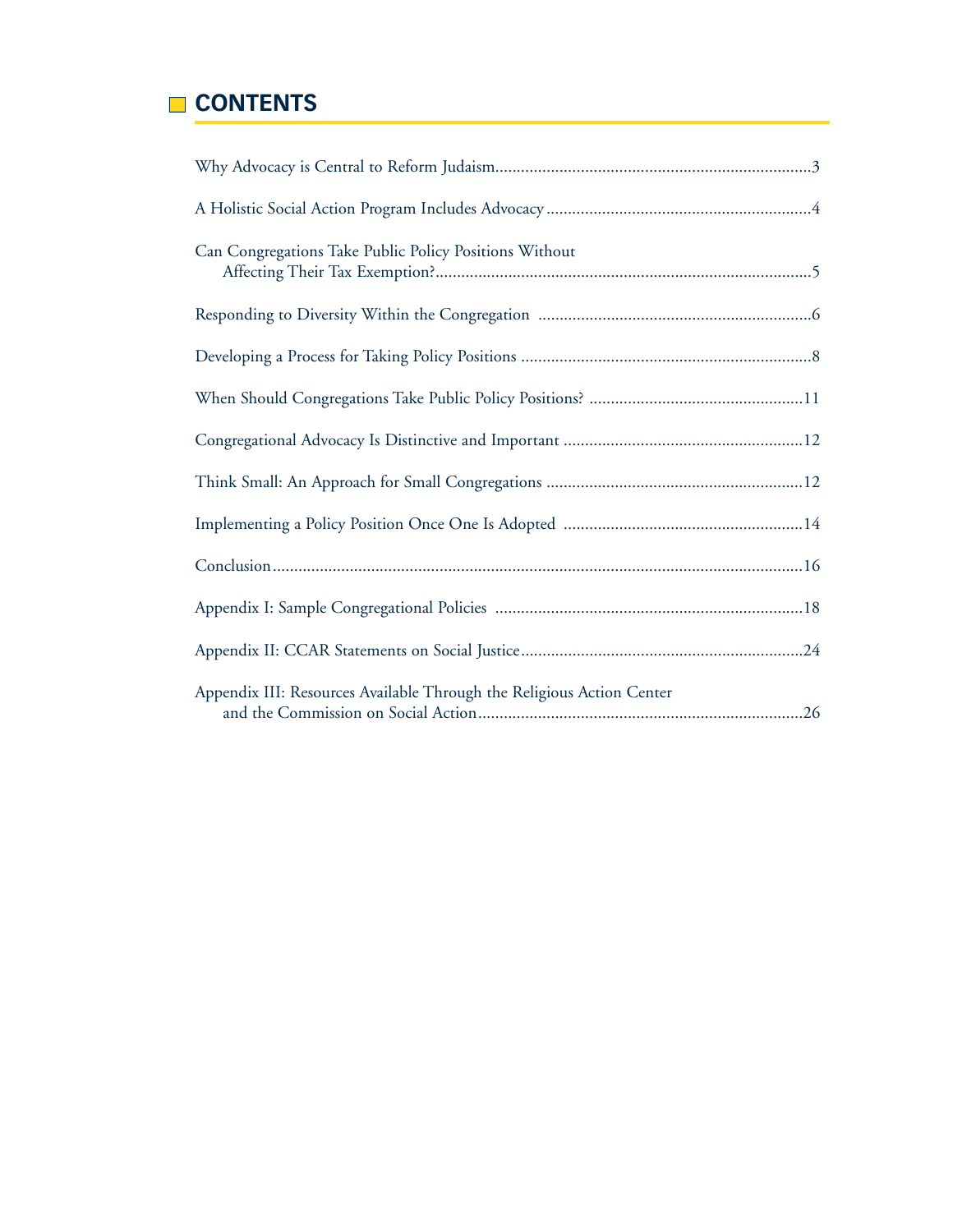## **WHY ADVOCACY IS CENTRAL TO REFORM JUDAISM**

"Reform Jews are committed to social justice. Even as Reform Jews embrace ritual, prayer, and ceremony more than ever, we continue to see social justice as the jewel in the Reform Jewish crown. Like the prophets, we never forget that God is concerned about the everyday and that the blights of society take precedence over the mysteries of heaven. A Reform synagogue that does not alleviate the anguish of the suffering is a contradiction in terms."

--Rabbi Eric Yoffie, speech to the UAHC Executive Committee, February 1998

It has become axiomatic that to be a Jew is to care about the world around us. To be a Reform Jew is to hear the voice of the prophets in our head; to be engaged in the ongoing work of *tikkun olam*; to strive to improve the world in which we live.

The passion for social justice is reflected in the ancient words of our prophets and sages and in the declarations of our Movement's leaders throughout its history. The ancient command "*Tzedek, Tzedek Tirdof!* Justice, justice shall you seek!" constantly reverberates in our ears. It has become deeply embedded in the Reform Jewish psyche. This charge has led to a long and proud tradition of political activism by the Reform Movement.

The idea that people of faith have a mandate to bring their values into the public arena is not unique to the Reform Movement. There is a long tradition of faith groups "speaking truth to power" and advocating for social change, and every major religious organization in American life participates in this civic exercise. Religious voices have been central in the major social justice movements throughout our nation's history, from the abolitionist movement to those involved with desegregation and civil rights. In the international arena as well, faith groups have led the way in advocating for nuclear disarmament, international aid and human rights around the world.

This is not an easy time to stand up to be counted. We are challenged by an overwhelming number of issues, each one central to our understanding of the prophetic message of our faith and critical to creating the kind of society we wish to bequeath to those who follow us. And not only are we overwhelmed by the sheer scope of the issues that are before us, but we are confronted by those who claim to speak in the name of faith, but who offer a different version of what God expects of us; those who proclaim themselves the upholders of family values yet who do not value individual rights or personal autonomy, and who have little respect for the Constitutional principles that have allowed religion to thrive in this country unfettered by government coercion or corruption.

Ours is a different message. We proclaim that maintaining a strong safety net for those who are most vulnerable is the modern manifestation of our obligation to "leave the corners of our fields for the poor and needy." We believe that supporting public schools so that every child in America has access to a free and appropriate education and that paying workers enough to support themselves without having to choose between shelter and food, medication or heat, are family values. If we don't bring these progressive religious values into the public arena with us, we will abandon the public square to those offering a different view of religion and values.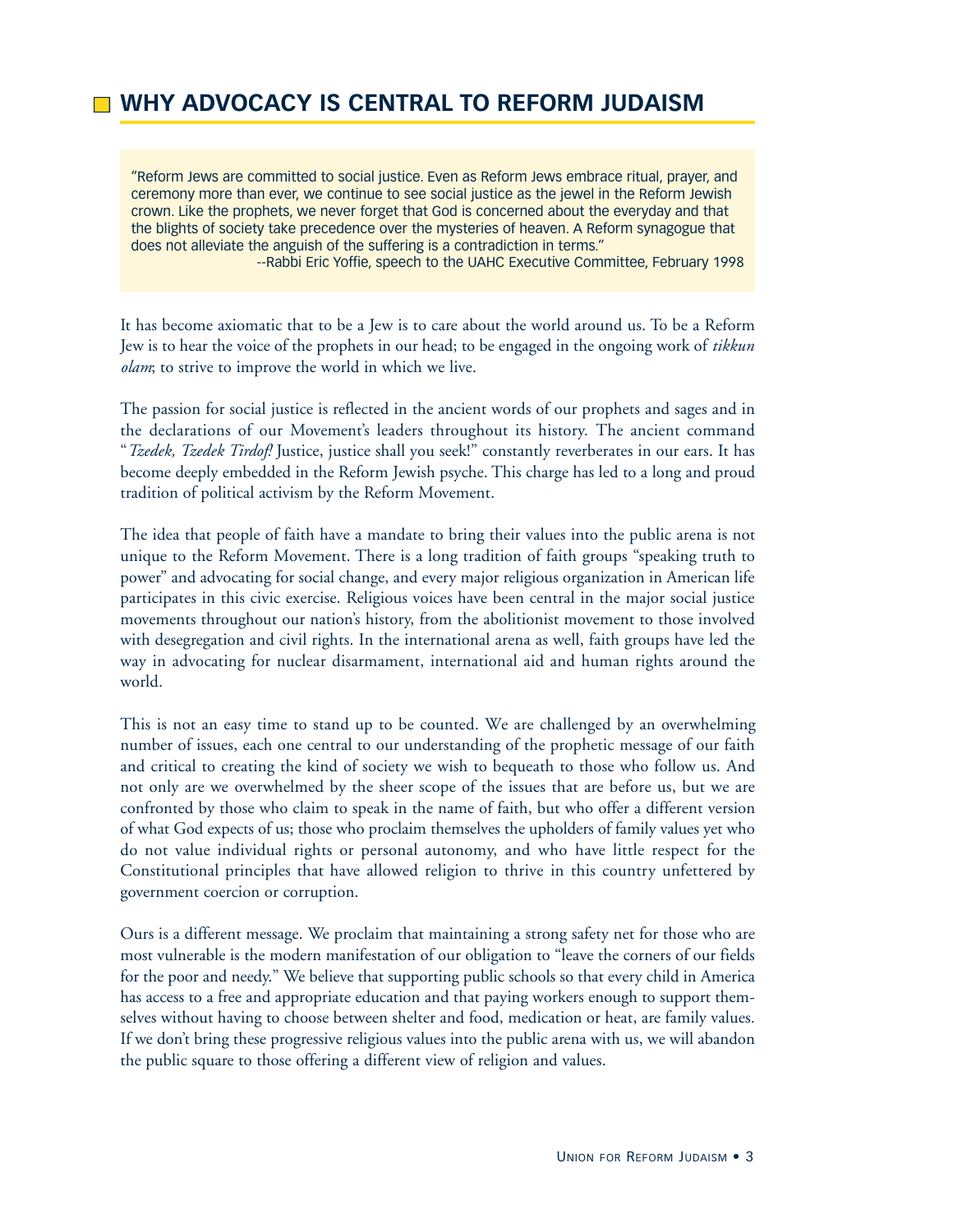Reform Judaism stands for certain principles, and those who join our congregations take pride in our long history of "speaking truth to power." Just as most members know that a hallmark of Reform Judaism is an openness to the "other" – whether lesbian or gay, interfaith families, or those with special needs -- they should also know that there will be a strong social action component – mitzvah days, collection drives, social justice sermons, and education about current issues of concern. And it should be expected that through our congregations we will make a collective effort to bring our progressive, Reform Jewish values to bear in the community at large. We will be engaged on issues of local, national and global concern; we will participate in interfaith coalitions and activities; we will speak out on behalf of the vulnerable; and we will seek justice for all. This is who we are.

Such activities ameliorate the crushing pain and brutal despair of poverty and illness for the individuals we reach. And yet, the systemic changes necessary to prevent injustice and poverty in the future elude us. Addressing the fundamental issues of justice and peace that roused the prophets and gave birth to the prophetic ideal of Reform Judaism requires entering the public arena and speaking out on policy matters. Determining how and when to engage in advocacy on social justice issues can be challenging for congregations, yet such activity is most likely to bring meaningful change.

## **A HOLISTIC SOCIAL ACTION PROGRAM INCLUDES ADVOCACY**

The world is sustained by three things: Torah, worship, and acts of righteousness.

*Pirkei Avot* 1:2

The structure and programming of many Reform congregations reflect the above dictum from *Pirkei Avot*, which balances the three pillars of Jewish life:

- Torah—Lifelong Jewish education;
- *• Avodah—*Worship and ritual; and
- *• G'milut chasadim*—Acts of righteousness.

In order to fulfill the third prong—acts of righteousness—congregations engage their members in community service, social action projects, and the pursuit of justice in society at large. We often refer to *tikkun olam—*our mandate to repair our broken world—as central to our mission as Reform Jews.

Much of our social action programming revolves around concern for the needy and support for vulnerable populations in our communities. We have become experts in coordinating Mitzvah Day programs, volunteering at soup kitchens and shelters, providing support services for the elderly, and donating clothing, books, and gifts to the poor. We work with other faith and ethnic groups to promote charitable causes and support nonprofit organizations and agencies that seek to improve our communities.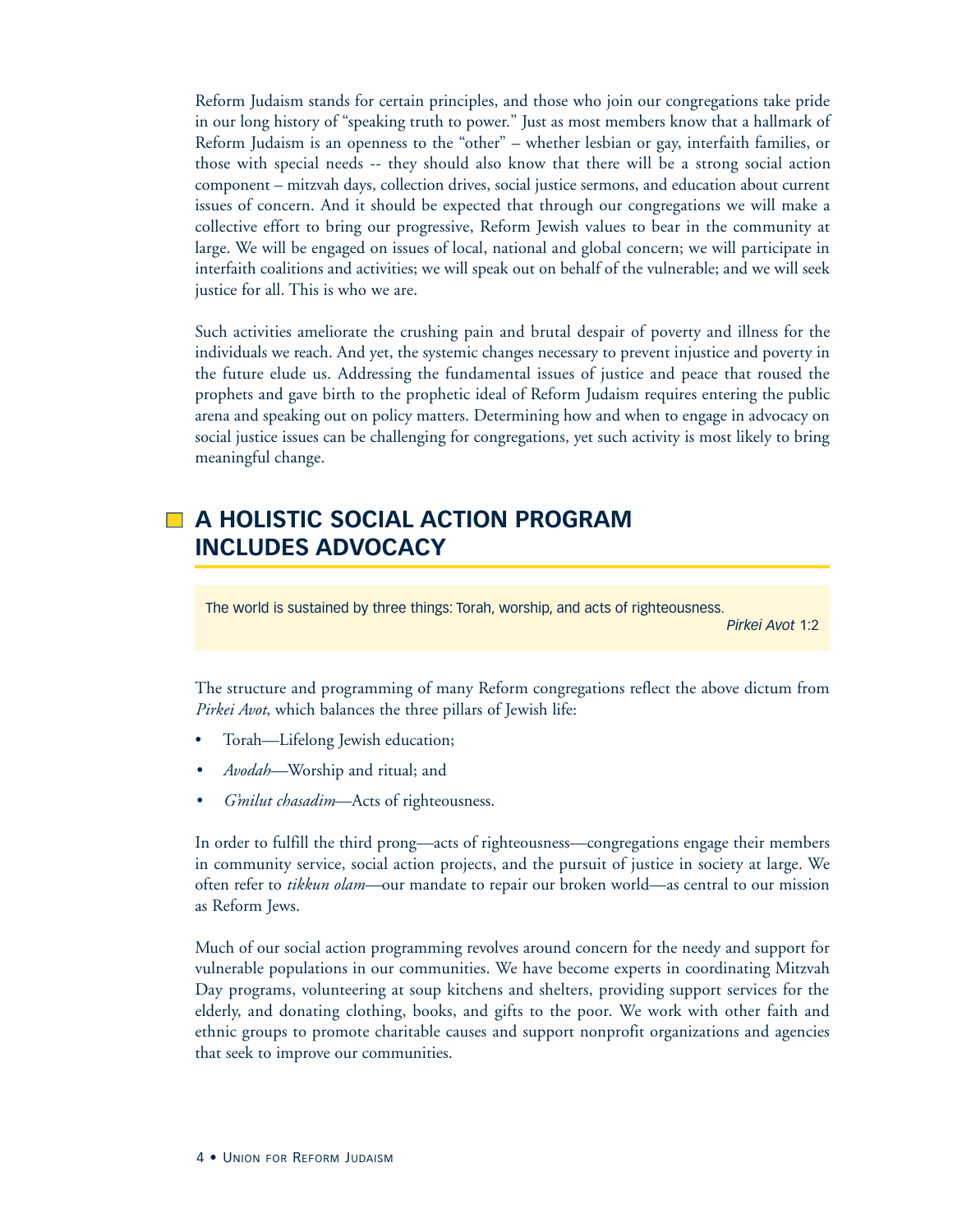Hands-on and short-term social action projects provide a powerful point of entry for Jews seeking social justice. As people become invested in a particular issue, they will often seek to advance the agenda beyond addressing the immediate impact of injustice: They will want to tackle the root causes of society's ills and seek long-term solutions. For instance, a congregation committed to tutoring at-risk children in a local school might also be concerned about school-funding issues, health care for impoverished children, and the positions of school board members whose decisions affect its students. As our congregations look within ourselves, and to the world outside, we find problems that are impossible to change as individuals; problems that can only be solved through collective action.

A holistic approach to social justice issues will include not only hands-on projects but also an exploration of avenues that will affect public policy toward creating new societal norms as envisioned by our prophetic tradition. Many Reform congregations offer meals at soup kitchens or house the homeless within their buildings. However crucial these projects are, they provide only temporary assistance for those in need, and they do not prevent an at-risk family from slipping into poverty in the future. Policy initiatives such as raising the minimum wage and adopting fair tax policies will provide greater equity for the working poor and seek to address the increasing gap between the haves and have-nots in our society, but they will not feed a hungry child today. *A combination of hands-on volunteer projects that meet immediate needs, education about the underlying policy issues involved, and advocacy to stimulate long-term solutions will create a more meaningful experience for congregants and have a greater impact on society.*

There are many issues of concern to our community that do not lend themselves readily to hands-on initiatives. For example, separation of church and state, civil rights, welfare reform, and prescription drug benefits for seniors are public policy matters. It is through education about and advocacy on such issues that we impact policy and, by so doing, work to create a better society for ourselves and future generations. Similarly, advocacy for Israel requires political engagement and making our voices heard in the public arena.

## **CAN CONGREGATIONS TAKE PUBLIC POLICY POSITIONS WITHOUT AFFECTING THEIR TAX EXEMPTION?**

Those who occupy themselves with the needs of the community are as though they are occupied with Torah.

Talmud Yerushalmi, *B'rachot*

**Yes. Congregations and other nonprofit charitable organizations can participate in public policy advocacy (lobbying) to a limited degree.**<sup>1</sup> Religious institutions are permitted to be involved in public policy issues as long as lobbying is an "insubstantial" part of the total activity of the organization. The Union's Ida and How and Wilkoff Department of Synagogue Management outlines the limits to lobbying in *To Do Justice: Selected Financial and Legal Issues Facing Congregations*. That publication states: "While any involvement in a *political campaign* is prohibited, synagogues, like other charities, can participate in lobbying to a limited degree. For tax purposes, lobbying is defined as an attempt to influence legislation either directly through legislators or indirectly through grass-root campaigns that ask citizens to contact their legislators.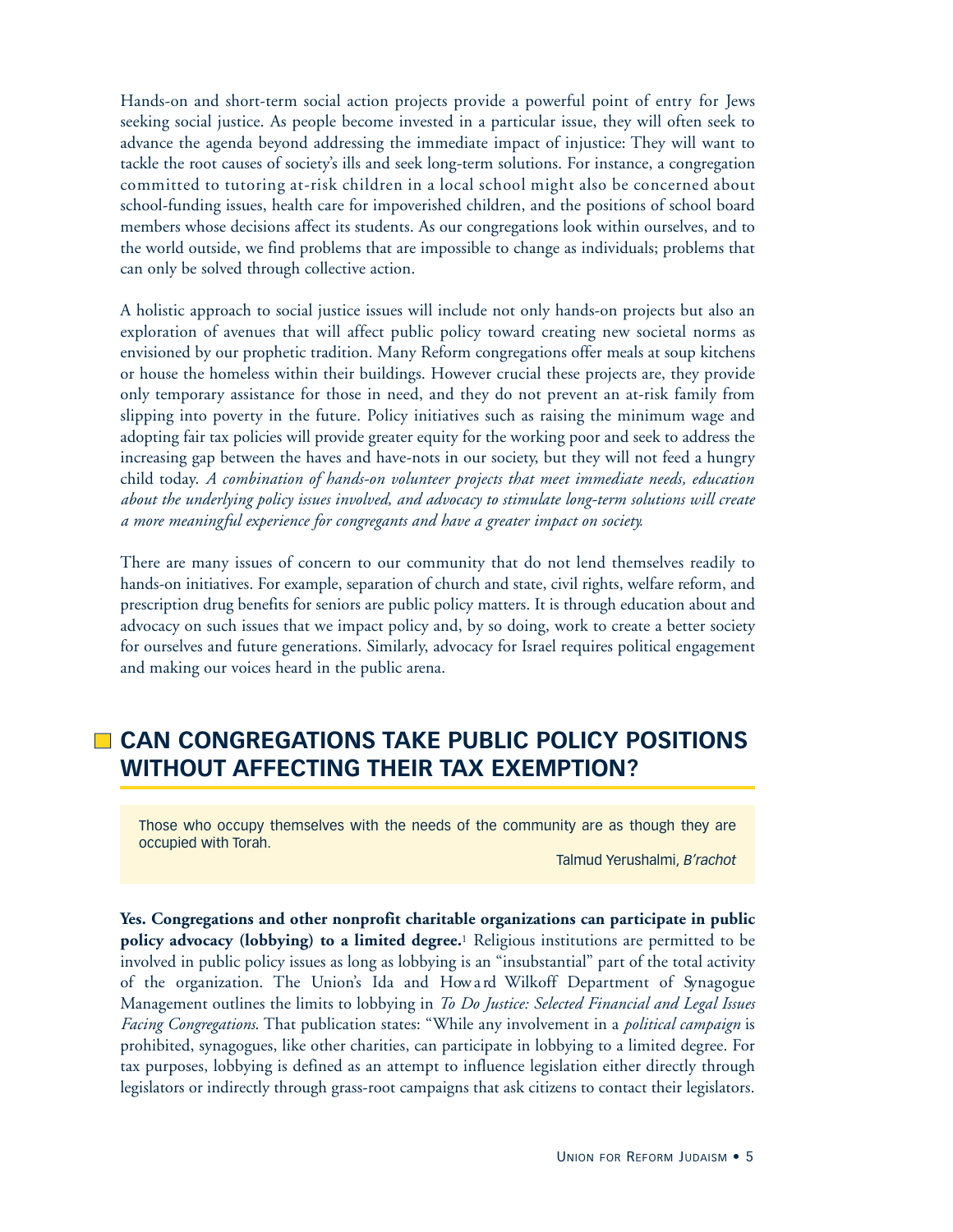Letter writing, preaddressed postcards, telephone campaigns, and displaying literature in the synagogue foyer are all acceptable activities if they are directed toward a particular *issue* and not a *candidate*."2

*Congregations must be careful not to explicitly or implicitly endorse or oppose a candidate or political party.* There is no place for partisan political activity in the synagogue. However, "get out the vote" campaigns and candidate forums are appropriate as long as they are nonpartisan. Congregations can join coalitions and address public policy issues as long as these activities are within the limits outlined above. Congregations should familiarize themselves with IRS regulations and consult their attorney for specific legal advice on such matters. A detailed analysis of IRS guidelines can be found online at www.irs.gov/pub/irs-pdf/p1828.pdf (including examples of permissible and impermissible activities) or obtained from the PEW Charitable Trust at **www.pewforum.org/publications/reports/IRCbrochureBIG.pdf**.

Although lobbying activities designed to influence policymakers are limited for nonprofit institutions, *educational activities that do not promote a particular position on pending legislation are not deemed to be lobbying*. There are no limits on congregations providing educational resources to members on public policy matters. According to the IRS, "Churches and religious organizations may…involve themselves in issues of public policy without the activity being considered lobbying. For example, churches may conduct educational meetings, prepare and distribute educational materials, or otherwise consider public policy issues in an educational manner without jeopardizing their tax-exempt status."3

## **■ Responding to Diversity Within the Congregation**

We bring Torah into the world when we strive to fulfill the highest ethical mandates in our relationships with others and with all of God's creation. Partners with God in *tikkun olam*, repairing the world, we are called to help bring nearer the messianic age. We seek dialogue and joint action with people of other faiths in the hope that together we can bring peace, freedom and justice to our world. We are obligated to pursue *tzedek*, justice and righteousness, and to narrow the gap between the affluent and the poor, to act against discrimination and oppression, to pursue peace, to welcome the stranger, to protect the earth's biodiversity and natural resources, and to redeem those in physical, economic and spiritual bondage. In so doing, we reaffirm social action and social justice as a central prophetic focus of traditional Reform Jewish belief and practice.

"A Statement of Principles for Reform Judaism," Pittsburgh, 1999

**As the elected representatives of the congregation's membership, the Board of Trustees is charged with implementing the mission of the synagogue, which is the "synthesis of the temple's core values and most cherished beliefs."**<sup>4</sup> Although not every congregation has its own mission statement, those that do typically include a commitment to the Jewish values of *tikkun olam* and/or *g'milut chasadim*. The mission statement of the Union for Reform Judaism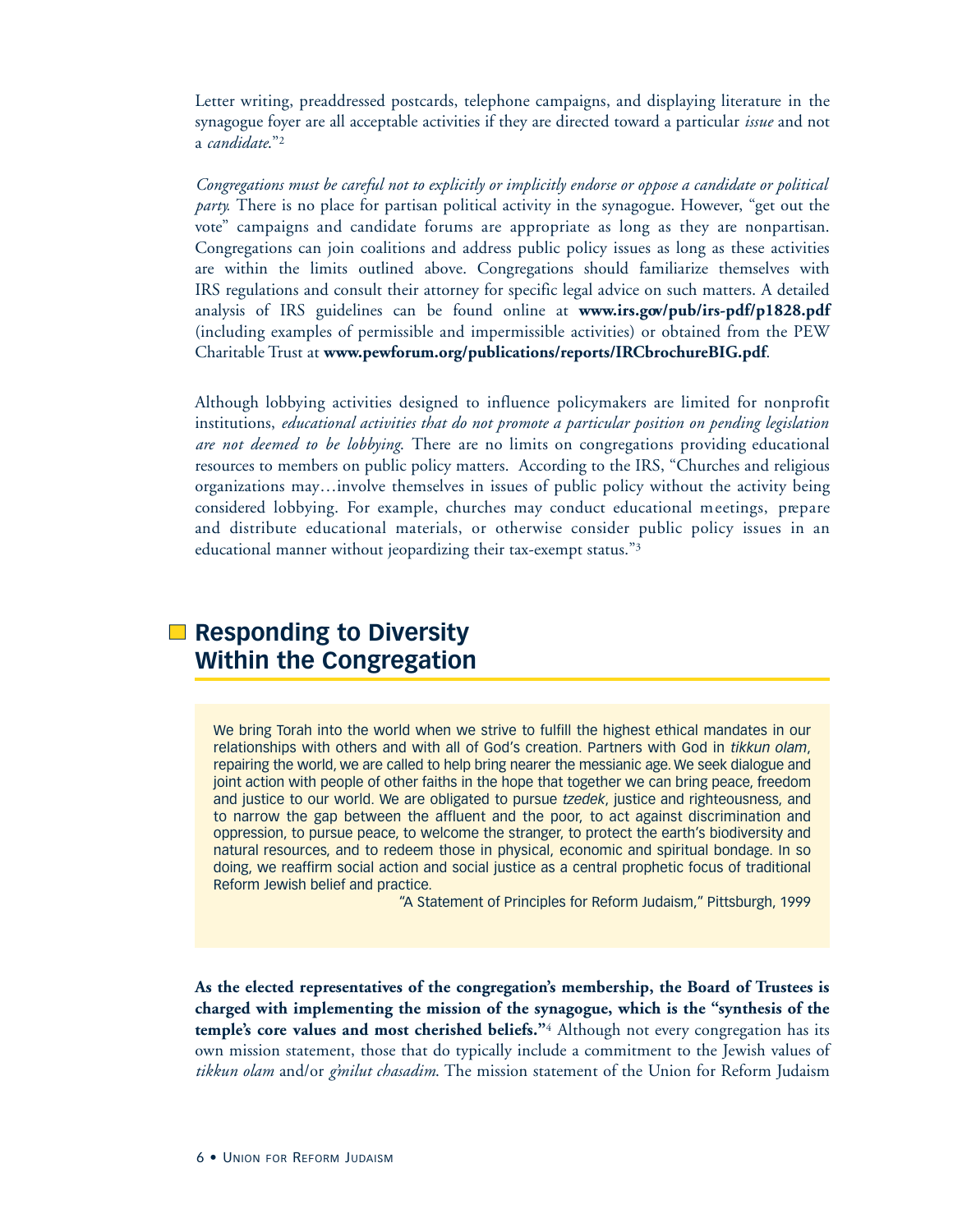(Union) includes the mandate to "foster the vibrancy of Reform Judaism through Torah (lifelong Jewish education), *avodah* (worship of God through prayer and observance), and *g'milut chasadim* (the pursuit of justice, peace, and deeds of loving-kindness)."5

In fulfillment of a congregation's mission and that of the Union, leaders of Reform synagogues may be called upon to address policy matters that speak to the congregation's fundamental values: "One of the missions of a board member is to accept the awesome responsibility and incredible opportunity…to be God's partner in *tikkun olam*, the repair of the world. Every action you take is potentially critical: You are either helping to repair the world or you are not. Thus you have the ability to shape lives, change lives, be a force for good, and apply our most cherished Jewish values to synagogue work."6

*Board members and Social Action Committees must be cognizant and respectful of the diversity of the synagogue's membership and the range of views held by its congregants. Policy positions should not be partisan in nature. There is no political litmus test for congregational membership*.

Although a congregation's leaders should make every effort to determine where the consensus is among the members on a given issue, oftentimes the consensus position of a congregation may not be known and cannot simply be "found." Consensus may build over a period of time as a congregation becomes involved in an issue, studies the Jewish values at stake, and engages in debate and dialogue among the membership. For example, if a Social Action Committee wants to become involved in a specific community issue but does not know if there is a consensus among the membership, it can work to build that consensus through congregational meetings, educational opportunities, hosting speakers, and other methods to raise awareness about the issue.

**Our diversity should not deter us from speaking out when the voices of the prophets inspire us to stand up for those who are vulnerable and fight injustice. Consensus is not synonymous with unanimity.** In any group, there will be divergent opinions, and policymakers understand that when congregations take positions, there may very well be individuals in the synagogue who disagree with the stated position. Nonetheless, there are certain policy issues that go to the heart of the Reform Movement's values, and the collective entity of the congregation provides the voice for those values. "Speaking truth to power" is part of the proud history of Reform Judaism and one of its hallmarks. Positions that are taken should reflect the ideals that are inherent in the Reform Jewish identity of the congregation. (See Appendix II for a listing of CCAR statements on the social justice mission of Reform Judaism and discussion questions.)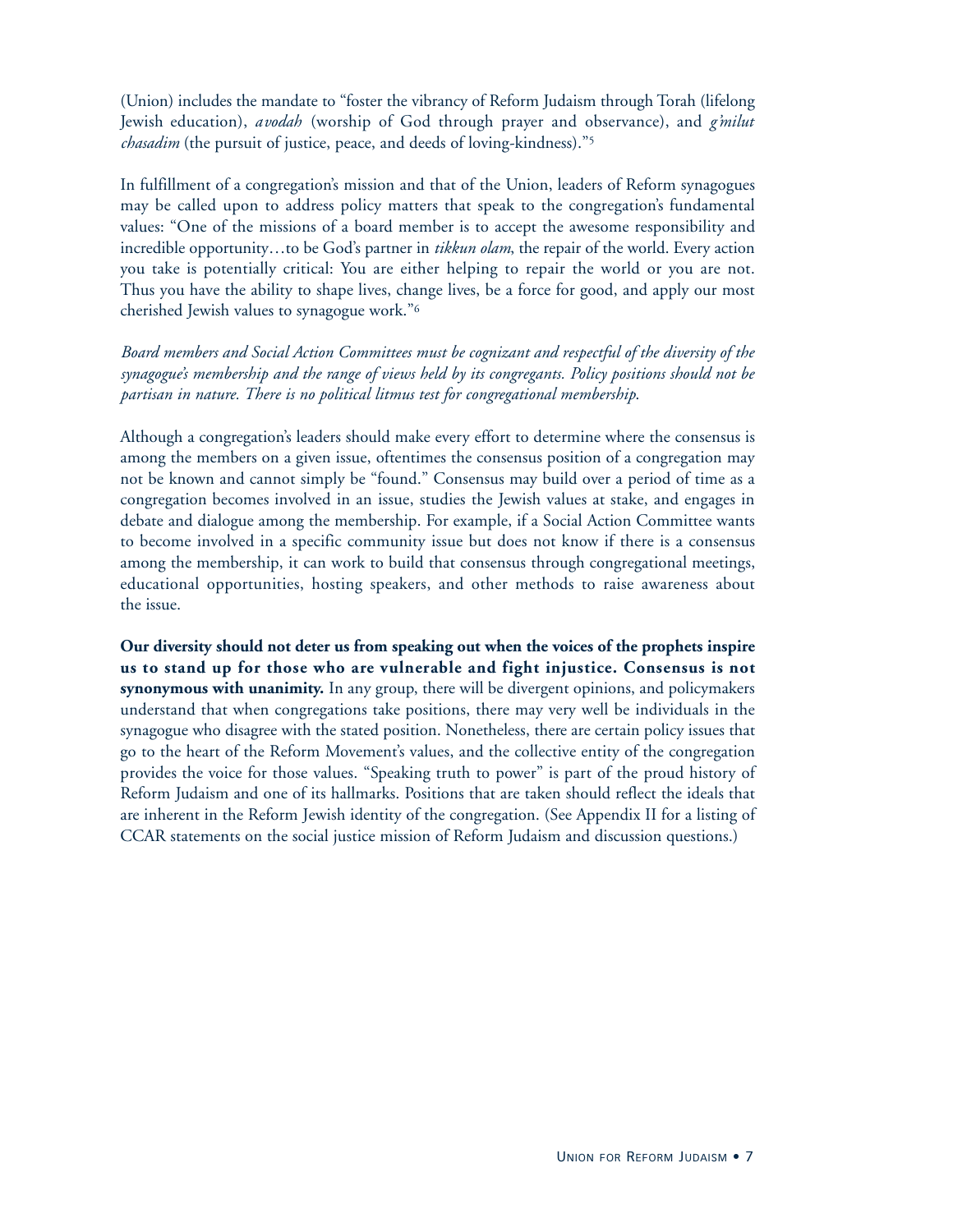## **DEVELOPING A PROCESS FOR TAKING POLICY POSITIONS**

Rabbi Shimon ben Gamliel said, "By three things the world is sustained—justice, truth, and peace."

*Pirkei Avot* 1:18

**There is no single blueprint for congregational policy setting that will work for every congregation.** Every synagogue is different, with its own unique history, membership, and leadership. What works very well in one place may be problematic in another. Each congregation needs to tailor a policy-making process to its own needs. For example, some congregations may be very comfortable with a fairly informal process, while others will prefer a more fixed approach.

As a starting point, synagogue leaders should review the congregation's mission statement and bylaws for guidance in developing a process for taking positions on public policy issues. Just as not every member of a congregation likes every aspect of the worship experience, it is impractical to expect unanimity among the membership on any given issue. However, the decision-making process itself must be one all can understand and respect and should instill trust and confidence in the congregation's leadership.

I thought, "I will not mention God, no more will I speak in God's name." But God's word was like a raging fire in my heart, shut up in my bones. I could not contain it; I was helpless. Jeremiah 20:9

*In many cases, the process revolves around the question of whose name should be used when a statement is issued or a position is taken*. Several different models exist among congregations regarding where the decision-making power on public policy matters lies. Even within a congregation different policies may be followed, depending on the issue itself. *Nonetheless, whenever committees, boards, or leaders are empowered to take positions in the name of the congregation, it is with the understanding that a fair and balanced process will be used to do so. The decision-making body should consist of a diverse membership, with many points of view represented and heard*.

A full discussion of the various models that congregations follow in setting policy can be found in *Lirdof Tzedek: A Guide to Synagogue Social Action,* edited by Evely Laser Shlensky and Rabbi Marc D. Israel, which can be ordered through the Union for Reform Judaism Press at **www.urj.org/cgi-bin/pressdisp.pl?list=167278** or by calling 888.489.8242. In addition, *K'hilat Tzedek: Creating a Community of Justice*, available from the Commission on Social Action of Reform Judaism, outlines a process that will help congregations articulate and implement the goals of their social action program by evaluating their existing program and considering alternative models and structures. To obtain a copy, see **www.urj.org/csa** or call 212.650.4160. The Ida and Howard Wilkoff Department of Synagogue Management's publication *Who May Abide in Your House? Jewish Ethics and Decision Making* is also a valuable resource for congregations engaged in developing policy guidelines. It is available online at **www.urj.org/synmgmt/publications** or by calling 212.650.4040.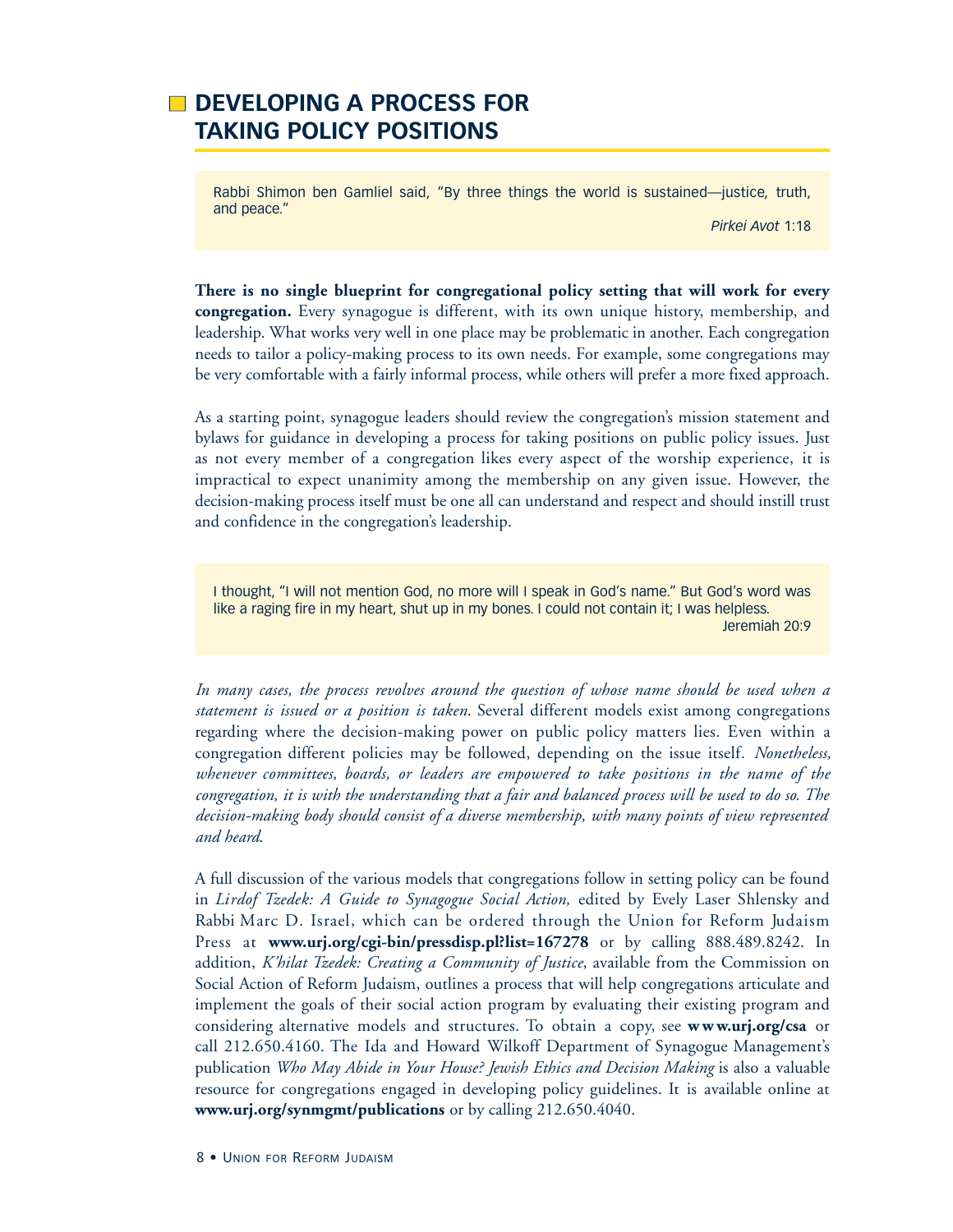#### **The Role of the Social Action Committee**

In most congregations, the Social Action Committee is the central address for public policy matters and brings together those members most passionate about current issues. Many congregations empower their Social Action Committee to speak publicly in the name of the synagogue or in the name of the committee itself. This is especially true of congregations that have a history of activism and prior policy to guide them.

Typically, a Social Action Committee will study a public policy issue by considering relevant Jewish texts and values and the implications of the issue for the congregation and community. It will invite input from fellow congregants by providing educational opportunities for members of the synagogue. As a consensus emerges, the Social Action Committee will develop a strategy to educate the congregation about the position adopted and act upon it in the public arena. Even in cases where a specific position is not taken, the Social Action Committee may nonetheless provide educational information on issues of concern to the community and encourage individual action without making a specific recommendation regarding the policy position.

#### **The Role of the Clergy**

The clergy's role is very important in both developing the decision-making process and in articulating a policy as a statement of Reform Jewish values. *In most cases, the first step in the process is an examination of the Jewish values at stake in the issue and a determination that Judaism offers an important perspective that should be heard*. Rabbis, cantors, and educators should be engaged in the process by educating the congregation about the Jewish ethics and values that provide the foundation of the synagogue's mission and helping the leadership apply those principles to current issues. An adult education program, sermon, or school curriculum can be the unifying spark that results in congregational action.

#### **The Role of the Board**

There should always be good communication between the Social Action Committee and the Board of Trustees, either through regular reports or the establishment of a designated seat on the board for the social action chairperson. In some congregations, the Social Action Committee must make a recommendation to the synagogue board before the temple's name can be associated with a particular issue.

In cases where a congregation decides to involve the entire board in policy making, the synagogue may wish to include provisions for quicker decision making when necessity dictates such an action. For example, when there is a communal crisis that requires quick action, the congregation may want to join with others in responding but must do so immediately. Since legislative matters often move at a very quick pace, a congregation with a history of activism on a given issue may not want to be precluded from taking action because the process for obtaining formal board approval is too lengthy. In such cases, an ad hoc process can be implemented that would allow the leadership of the congregation to act more quickly. Such a process might include an agreement among the rabbi, president, and social action chair, in consultation with others, orconvening the Executive Committee by means of a conference call.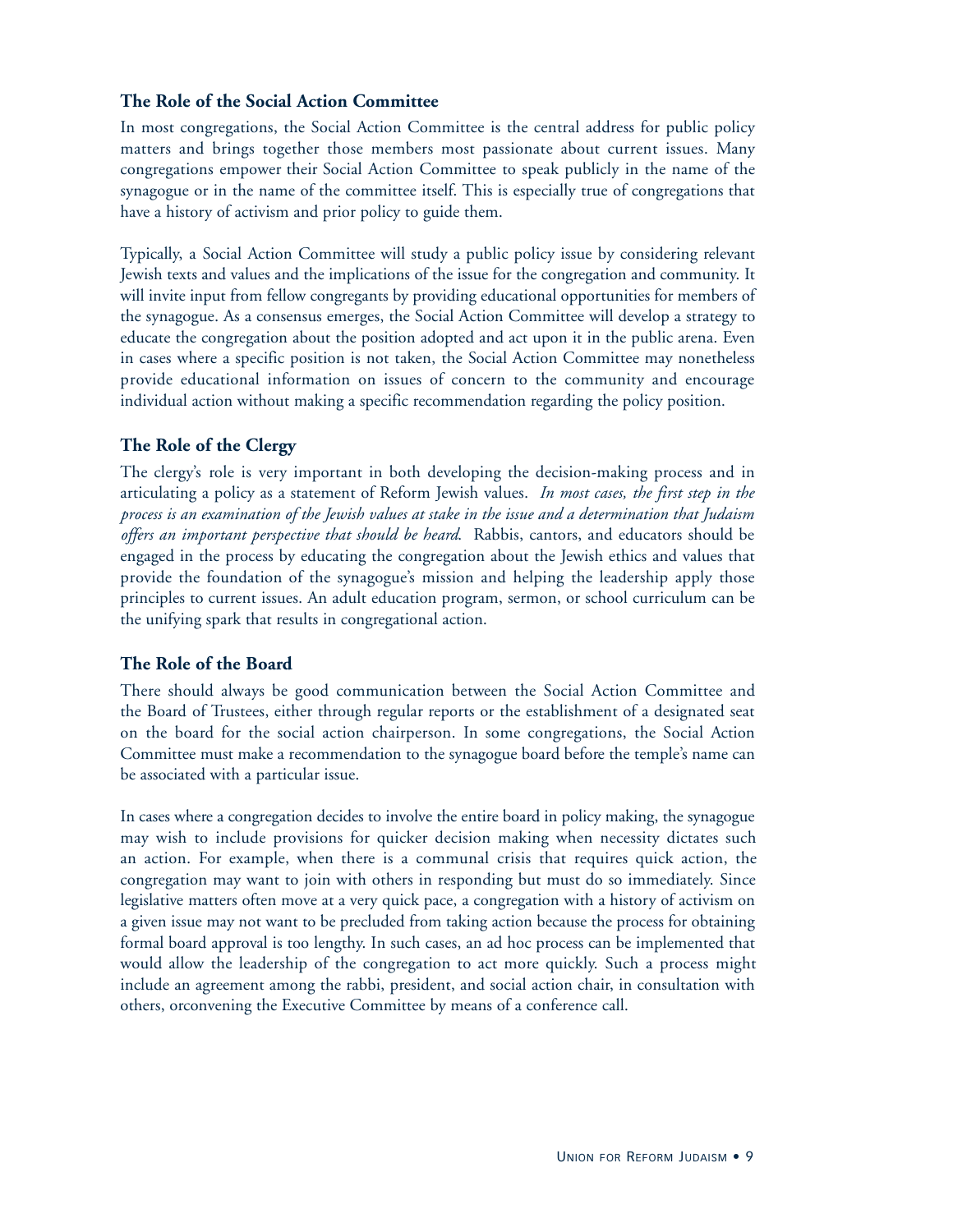#### **The Role of the Union for Reform Judaism**

Some congregations limit their policy positions to those officially adopted by the Union, knowing that the Union's resolutions have been passed by a vote of representatives of Reform congregations throughout North America, including delegates from their own congregation. The Union's regional offices often can provide assistance in determining whether local issues are consistent with Movement positions. Where such policy already exists, the congregation can state the position of the Reform Movement and note its relationship as an affiliated congregation, rather than speak in its own name. Congregations that rely on preexisting policy often forego a reexamination of the issue at the local level. Resolutions adopted by the Union are available online on its Web site, **www.urj.org**.

In addition to the resolutions adopted by the Union, the Commission on Social Action (CSA) of Reform Judaism seeks to apply the insights of Jewish tradition to such domestic and foreign issues as human rights, world peace, civil liberties, religious freedom, poverty, and other major societal concerns. The CSA is a joint instrumentality of the Union, its affiliates (WRJ, NFTB, NATA, NFTY, NATE, ARZA, and ACC), and the Central Conference of American Rabbis (CCAR). CSA positions often form the basis of Union and CCAR resolutions, apply Union and CCAR resolutions to changing circumstances, and provide guidance to the Religious Action Center in speaking on behalf of the Movement to our elected and appointed government officials. To find out about CSA resolutions on specific issues, contact the Commission on Social Action at **www.urj.org/csa**, 212.650.4160, or the Religious Action Center of Reform Judaism at **www.rac.org**, 202.387.2800.

#### **The Role of Community Organizing**

Public policy issues are often intimately connected to our own congregants' lives. Our synagogues are full of stories of struggles with elder care and the health care system, and the search for affordable, middle class housing. Similarly, our congregations contain talented leaders motivated by these stories to act for change. *Congregation-based community organizing* is a process in which congregations build deep relationships both internally and with other institutions across lines of faith, class, and race. Through building relationships, congregations are able to bring their collective power to successful action, resulting in systemic change that improves the lives of their members and the broader community. To learn more, please contact Just Congregations, the Commission on Social Action's initiative to help synagogues engage in this work at **www.urj.org/justcongregations**.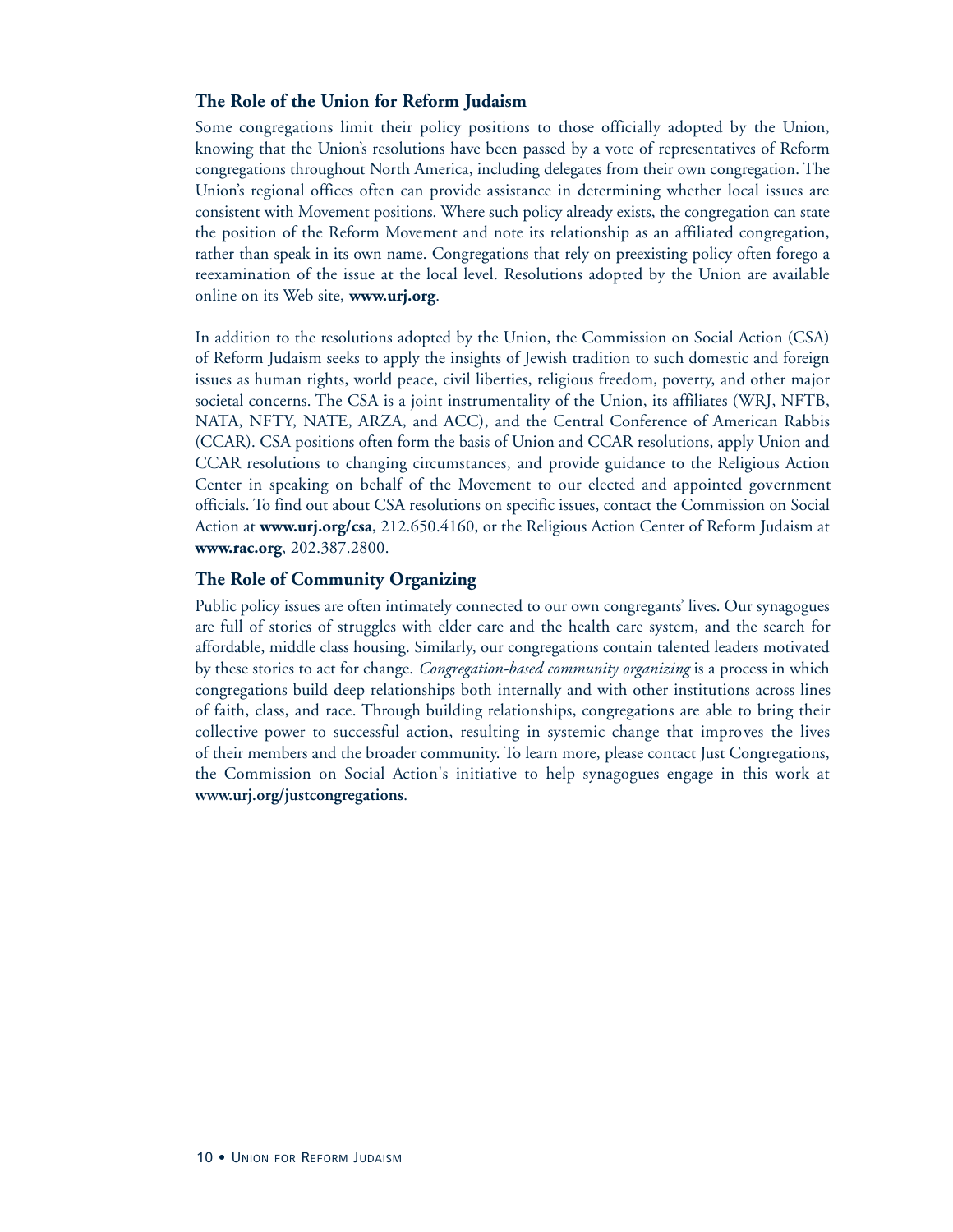## **WHEN SHOULD CONGREGATIONS TAKE PUBLIC POLICY POSITIONS?**

There are eight degrees of charity, each one higher than the others. The highest degree is to aid a person in want by offering him a gift or a loan, by entering into partnership with him, or by providing work for him, so that he may become self-supporting, without having to ask people for anything. In regard to this, it is written: "You shall maintain him, whether stranger or sojourner, he shall live beside you" (Lev. 25:35); that is to say, maintain him so that he may not fall and be in need of help.

Maimonides, *Mishneh Torah*, "Gifts to the Poor" 10:7

In order to be effective, congregations and activists must be selective and "choose their battles." Oftentimes, congregations become involved in specific issues because members of the synagogue are committed to them and bring them to the communal table on their own accord. Congregations may be called upon to join coalitions on issues in which they have expressed an interest or by organizations with which they have partnered in the past. Often, it is the North American Reform Movement that urges congregations to become involved in specific issues. In some cases, the public policy issues that are raised are extensions of ongoing hands-on congregational activities; in other cases, a Social Action Committee may recommend that the congregation take on a new issue in light of current events and changing circumstances.

Congregations may wish to consider these factors as they set their priorities and determine which issues to address:

- Are there Jewish values at stake regarding this issue? Does the Reform Movement have a policy on it?
- Is this issue particularly timely? Is there a piece of legislation, a ballot initiative, or other governmental action that requires input immediately?
- Is this an issue on which the Jewish voice is particularly noteworthy? Do we as Jews have something unique to add to the public debate? Are there any interfaith coalitions that are in search of a Jewish partner regarding this issue?
- Is this an issue that resonates for a significant number of our congregants? Is this an issue around which we can generate interest and activity?
- Will this issue have a significant impact on the lives of our congregants? On our community? On our society?
- Is this issue an extension of other activities and priorities to which the congregation is already committed? Will taking a position on this issue enhance an existing project?
- How will the issue "play" in the congregation? Will it be divisive? Is there likely to be significant opposition to it?

The Religious Action Center of Reform Judaism (RAC) monitors scores of legislative issues in Washington, DC, and implements the policies adopted by the CCAR and the Union. It provides weekly updates, press releases, and background information about issues of concern to the Reform Movement and alerts congregations to the most pressing policy issues of the day. Many congregations rely on the RAC's legislative information, which can be found on the RAC's Web site, **www.rac.org**, in determining their policy positions and priorities.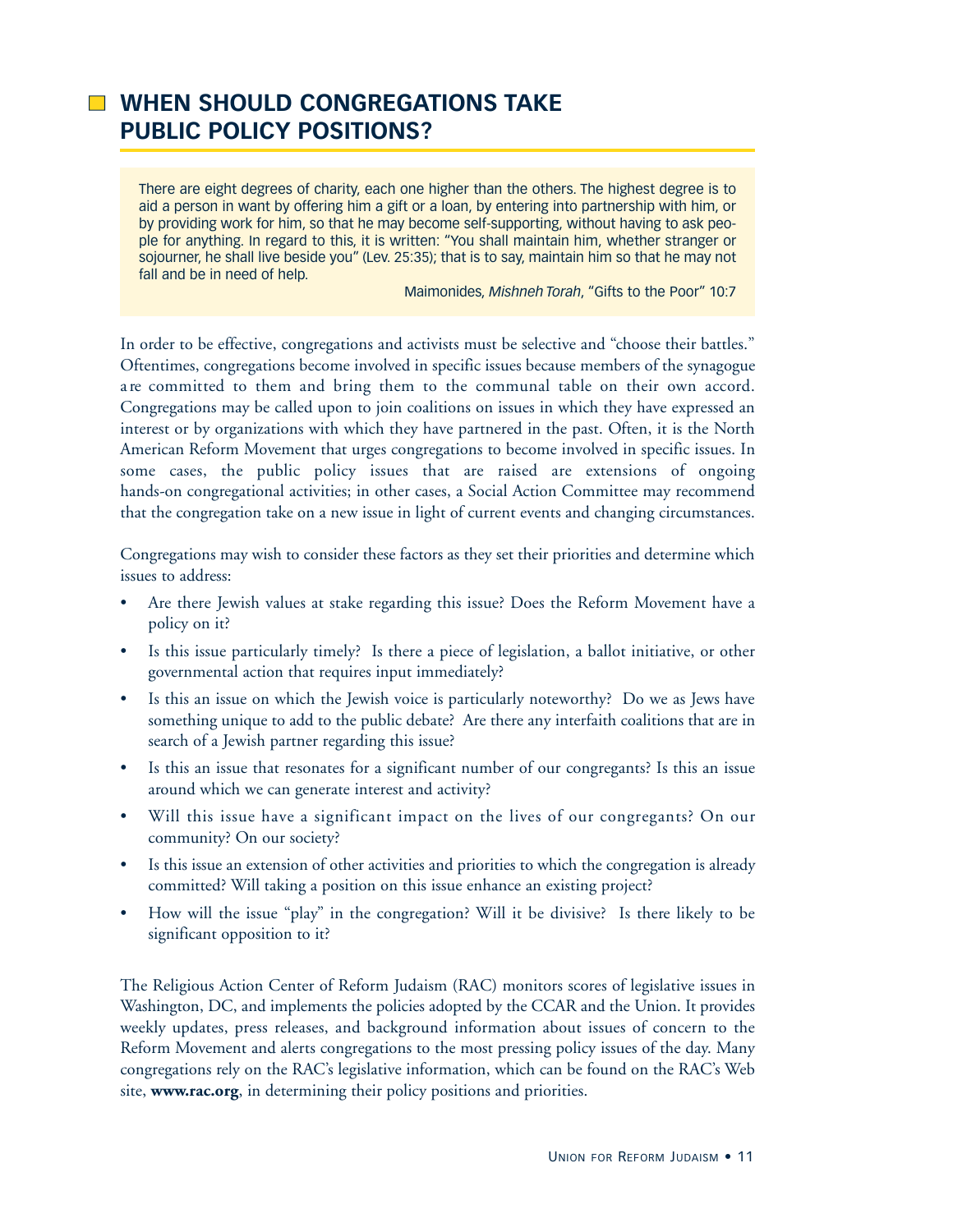## **CONGREGATIONAL ADVOCACY IS DISTINCTIVE AND IMPORTANT**

Hillel said: If I am not for myself, who will be for me? But if I am only for myself, what am I? And if not now, when?

*Pirkei Avot* 1:14

#### **Although the Union, the CCAR, the Commission on Social Action, and, especially, the Religious Action Center all speak publicly on policy issues, congregations have a powerful and unique role to play.**

Elected officials need to hear directly from their own constituents about the issues that are of concern to them. It is the individual citizen whom government leaders represent when they pass legislation, appoint judges, or adopt policy. If we want our values to permeate the halls of power, we must speak out individually and collectively and not rely on others to speak for us.

*The Reform Movement's political efficacy is derived from the combined voices of over a million members of nearly a thousand congregations*. Those voices must "resound like a shofar" if they are to be heard above the din of sound bites, media hype, and special interests. As a single entity, our Movement is but one of many special interest groups that seeks to influence policymakers. With over a million individual voters, we can make a significant impact on public policy.

Furthermore, many have quoted the dictum "All politics are local." Nowhere is this truer than in state and local politics, and nowhere is our advocacy more urgently needed. For example, the Reform Movement has a long-standing policy on capital punishment, but when there is a state initiative to impose a moratorium on the death penalty, it is the local community that will be asked to take a stand. Likewise, the Movement has a policy supporting the separation of church and state, but it is the local congregation that will be asked to speak out against an individual school board's policy permitting prayers at graduations. When a coalition of neighborhood churches, mosques, and synagogues forms to support fair wages in its local community, the congregation must know where it stands.

## **THINK SMALL AN APPROACH FOR SMALL CONGREGATIONS**

```
וְכָל־הַמְּקַיֵּים גֵפֵשׁ אֲחַת מִבְּנֵי אֲדָם, מַעֲלֶה עָלַיו הַכָּתוּב כְּאִילוּ קִיֵּים עוֹלַם מַלֶא.
```
ONE WHO SAVES A SINGLE SOUL IT IS AS IF THAT PERSON SAVED THE ENTIRE WORLD. *M I S H N A H S A N H E D R I N* **4 : 5**



Recognizing that more than half of the congregations that constitute the Union for Reform Judaism have fewer than 250 membership units, the Ida and Howard Wilkoff Department of Synagogue Management provides a variety of services tailored to small congregations. These include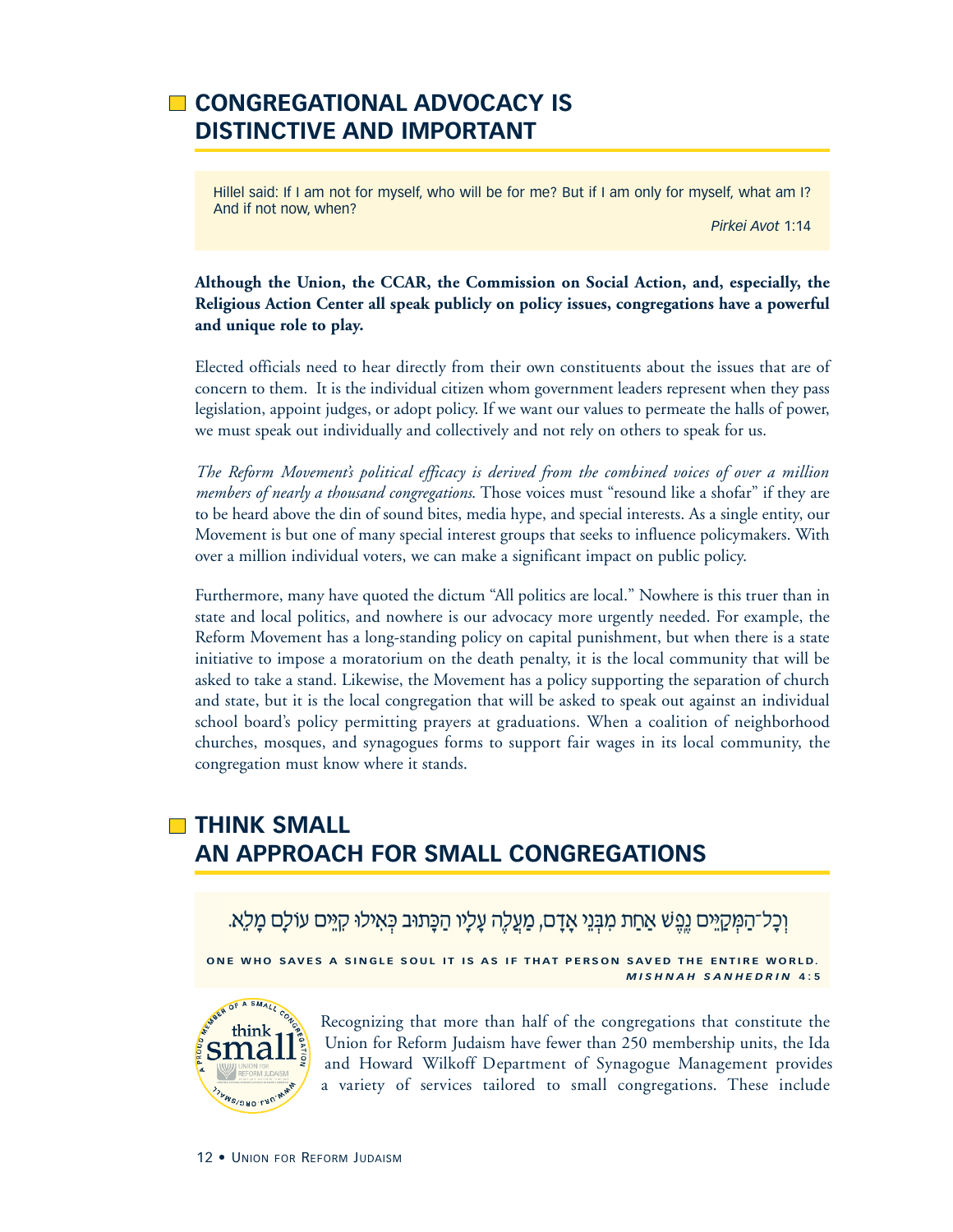p rogrammatic materials, consulting services, e-mail discussion groups, and the Small Congregations Resource Fund (a program that provides grants for participation in Unionsponsored events and loans for a variety of temple needs). In addition, the department's publications address the specific needs of small congregations.

Part of the mission of all congregations is to engage in *tikkun olam*, the repair of the world. This mandate applies to all synagogues, regardless of their size. Congregational advocacy and the development of public policy positions may be part of how a temple interprets this mission. In fact, many small congregations are located in areas in which their voice is the only Jewish voice, making it likely that the congregation will be sought out for participation in coalitions and interfaith activities around public policy issues and that the congregation will be the only entity able to provide a Jewish perspective to the public discourse.

One of the avenues of participation that small temples offer their congregants is the opportunity to make a difference in both the life of the congregation and in the larger community. Often members seek to do this through the work of Social Action or Social Justice Committees. In fact, many people are drawn to Reform synagogues because of the Reform Movement's historic commitment to tikkun olam. Advocacy can be a key component of the work of a Social Action Committee along with hands on projects and *tzedakah*.

In congregations that are not served by clergy, the Social Action Committee may play an especially vital role. It may become the task of this committee to educate the Board of Trustees and the congregation about the Jewish values regarding issues of public concern. After appropriate study, this committee may then make recommendations to the Board of Trustees regarding policy positions.

Just as small numbers of people can affect important outcomes, as evidenced by the 2000 presidential elections, so, small congregations can make a big difference in the repair of the world. One of the ways in which the impact of a synagogue can be greatly enhanced is by reaching out to local political leaders and to other faith communities.

Whether or not a congregation takes public policy positions, the members can get to know their elected officials and political leaders. Having an ongoing relationship with local politicians is important for keeping the lines of communication open between a congregation and elected officials. Those in the community who hold public office should be familiar with the congregation and the priorities of its congregants. To be most effective, the congregation can cultivate long-term relationships by developing a proactive plan, which might include inviting elected officials to speak regularly at the congregation and seeking meetings when representatives are in their home districts. Because elected officials expect to hear from their constituents, members of the temple should be encouraged to be in contact with elected officials about matters that concern them. The temple can provide to its members a list of both local and national officials with all of their contact information, including their Web site addresses.

Joining efforts with other faith groups in the community can be a very effective tool for making one's policy positions known. With regard to local issues, different faiths can often find areas of common concern and agreement. In many communities, faith groups have joined together to form coalitions that enable them to speak with a unified voice. As a member of a coalition, a small congregation can have the same voice and the same impact as a much larger congregation.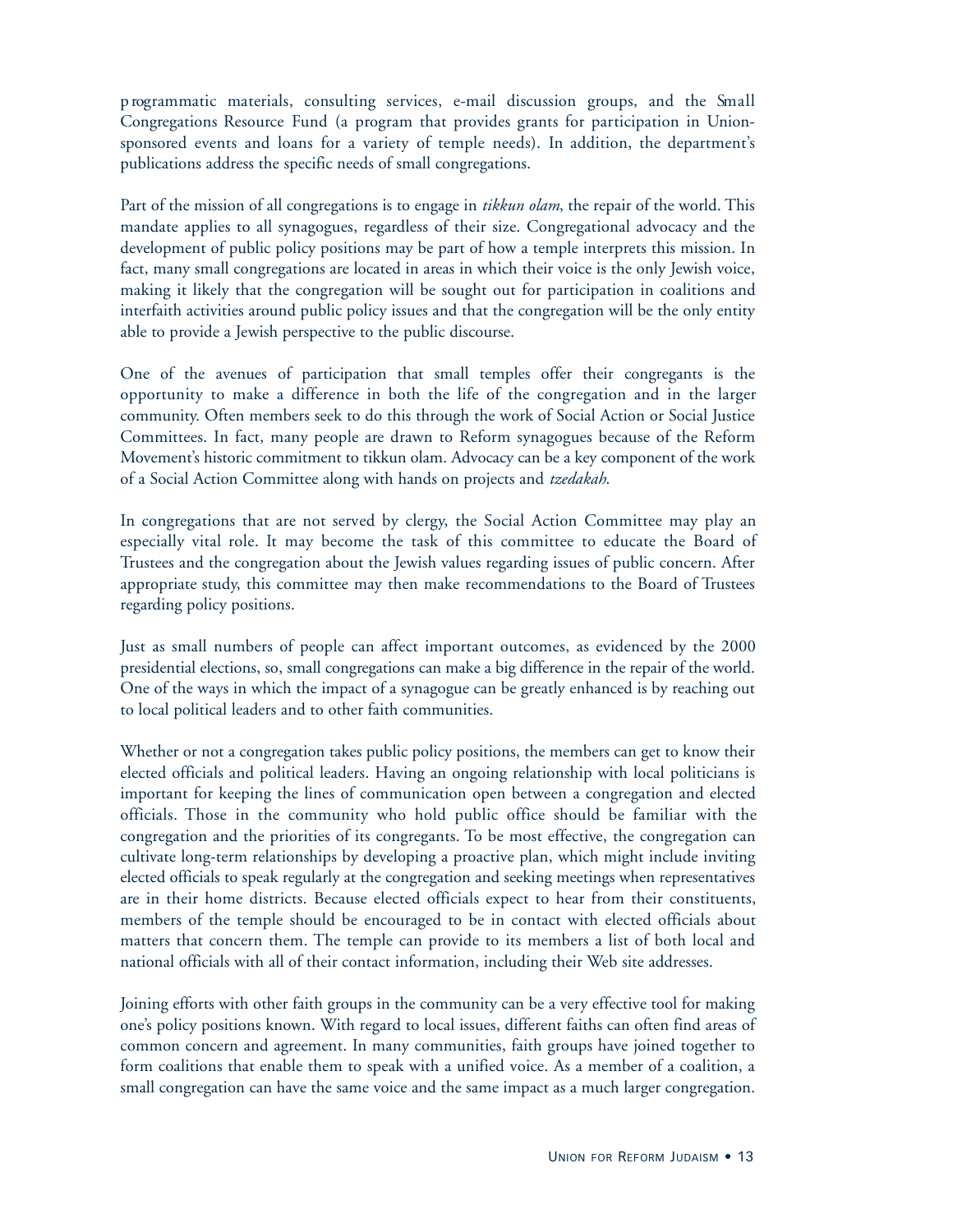As stated above, in many communities the Reform temple may be the only representative of Jewish values, making it all the more important for those values to be expressed. In other communities, there may be other Jewish institutions, such as a Jewish Community Center or a Federation office. In these communities, the Reform congregation's involvement will insure that the Reform voice will be heard both in the Jewish community and when the Jewish point of view is voiced within the public arena at large.

A synagogue may want to engage in advocacy about Israel. If a Reform temple is the only Jewish organization in a community and does not speak out on matters pertaining to Israel, the Jewish perspective may never be heard. To ensure this does not happen, a synagogue may decide to reach out to other houses of worship and the media. Rabbis and congregational leaders can offer to speak at churches or mosques and civic organizations. Members of a temple can join with those of other religions to discuss current events or engage in text study. ("Open Doors, Open Minds" is a curriculum for such interfaith conversations from the Reform Movement's Interreligious Affairs Commission, available at **www.urj.org/opendoors.**) Letters to the editor and op-ed pieces can convey the Reform Jewish perspective to the larger community, and meetings with the editorial board of the local newspaper can help achieve balance in reporting.

If congregations wish to involve themselves in advocacy and public policy, they may seek to establish criteria for doing so. Of course, it is important to recognize that in any congregation, even a small one, there will be some diversity of opinion. Appropriate study can help to determine where the consensus is within the congregation, as well as help build and create consensus around new issues. Reform Judaism has never wavered from its commitment to social justice and *tikkun olam*, repairing the world. Every temple, regardless of its size, can be a part of this proud tradition.

## **IMPLEMENTING A POLICY POSITION ONCE ONE IS ADOPTED**

We here highly resolve that we will not yield to despair, or to cynicism, or to fatigue; that this Movement, under God and in alliance with like-minded peoples of all faiths and of none, will continue to comfort the desperate, goad the conscience of the comfortable, and be a blessing to all the children of God so that the Jewish demand for justice will never perish from the earth.

Al Vorspan, Union for Reform Judaism Vice President Emeritus

*First and foremost, the decision-making body (Board of Trustees, Social Action Committee, clergy) should inform the membership of the congregation about the position taken, providing educational materials to help congregants understand the issue, the rationale behind the policy taken, and suggested actions*. Congregational educators should be encouraged to engage both the youth and adults of the synagogue in learning about the issue, including the underlying Jewish values. The texts appearing throughout these pages and in the appendixes may be helpful in preparing educational opportunities that focus on Reform Jewish values.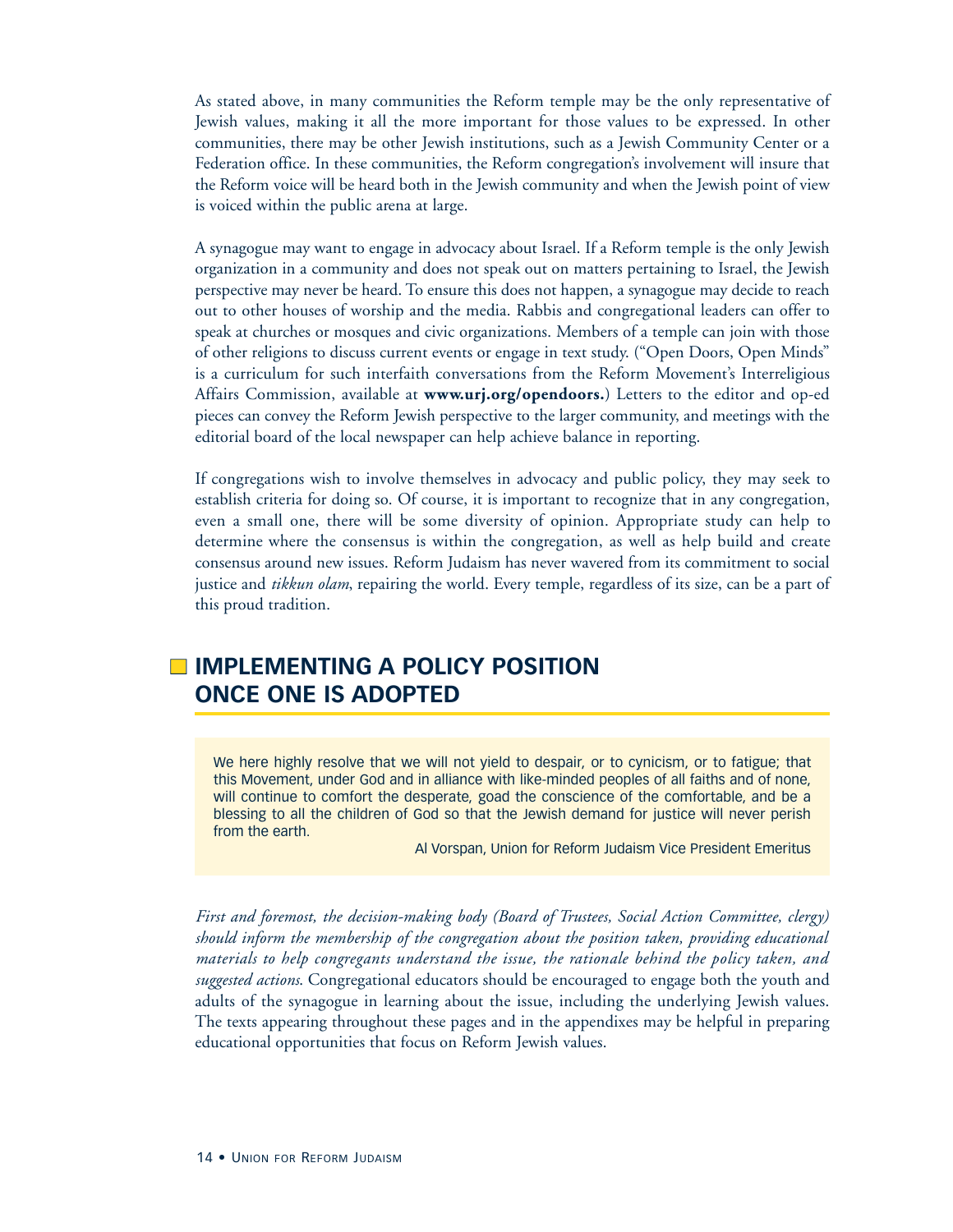Suggested actions can include both individual and collective activities. Individuals might be encouraged to write, call, or e-mail their elected officials. The Religious Action Center and other advocacy organizations feature e-mail alerts on their Web sites that provide sample letters and electronic-sending options on targeted issues to facilitate such communication. It is always helpful to provide contact information for organizations that coordinate lobbying efforts on the issue at stake for individuals who want to become more involved. Other activities that can engage individual members might include signing petitions, participating in demonstrations or rallies, wearing buttons, and posting signs.

*Perhaps the most important reason for the synagogue to adopt an official position is to enable the congregation itself, as a collective entity, to address a policy issue in the public arena*. Oftentimes, coalitions of faith or ethnic groups form within a community in order to combine their resources and political will on local matters of concern. The Reform congregation might find itself the only entity that can provide a Jewish voice in these efforts. Generally, the presence of a Jewish representative is welcome in these coalitions and the absence of a Jewish presence is noted with dismay.

The media is an important vehicle for spreading the message of Reform Jewish values. Letters to the editor and guest op-eds on a critical issue can send a powerful message to elected officials and the public at large. Releasing a public statement in the name of the congregation is an expression of leadership that will be appreciated by those seeking guidance from the faith community on issues that affect their lives.

Many community advocacy groups host lobby days in state capitals during which representatives of the congregation can meet with elected officials. If a policy issue involves a piece of legislation, there may be an opportunity for the congregation to offer testimony before the state legislature or local municipal bodies by itself or in collaboration with others. These types of activities may initially seem daunting to a volunteer, but they can provide memorable experiences and serve as invigorating opportunities for an individual to become engaged in the democratic process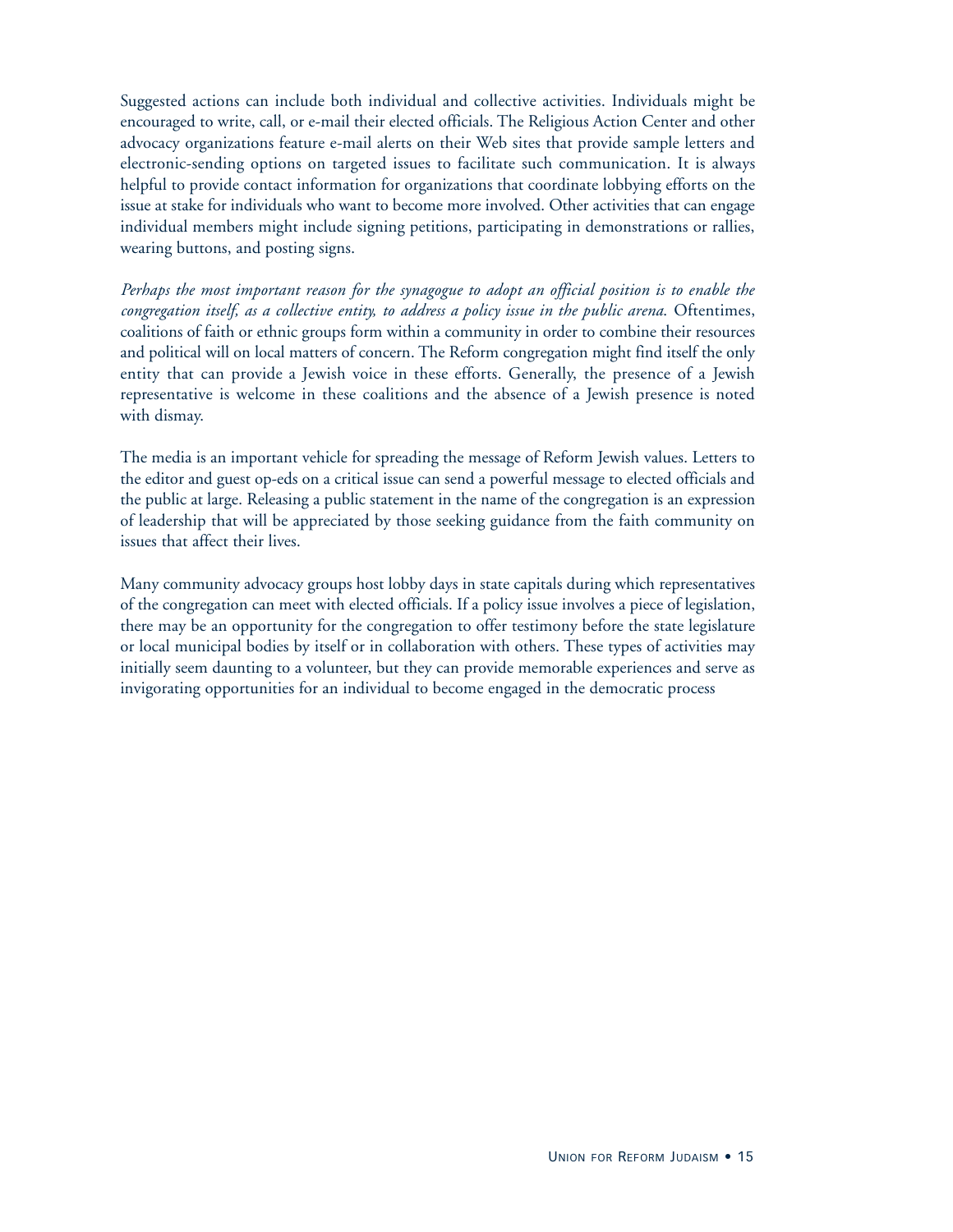## **CONCLUSION**

Learn to do good. Devote yourselves to justice; aid the wronged. Uphold the rights of the orphan; defend the cause of the widow.

Isaiah 1:17

There is a long and proud tradition of political activism by the Reform Movement. The passion for social justice is reflected in the ancient words of our prophets and sages and in the declarations of our Movement's leaders throughout its history. Their voices continue to inspire Reform congregations to carry on this tradition.

Over time, the issues that capture our attention change, and our priorities shift as the political climate changes. But our commitment to pursuing justice and *g'milut chasadim* must not diminish. "Partners with God in *tikkun olam*, repairing the world, we are called to help bring nearer the messianic age."7 In each generation we must renew this commitment, teach it to our young, and speak truth to power.

We believe that we can create a better world and that we are an integral part of *tikkun olam*. Our tradition tells that when God created the universe, one part of creation was left undone. That part was social justice—and it is ours to finish.

> Rabbi David Saperstein, Director, Religious Action Center of Reform Judaism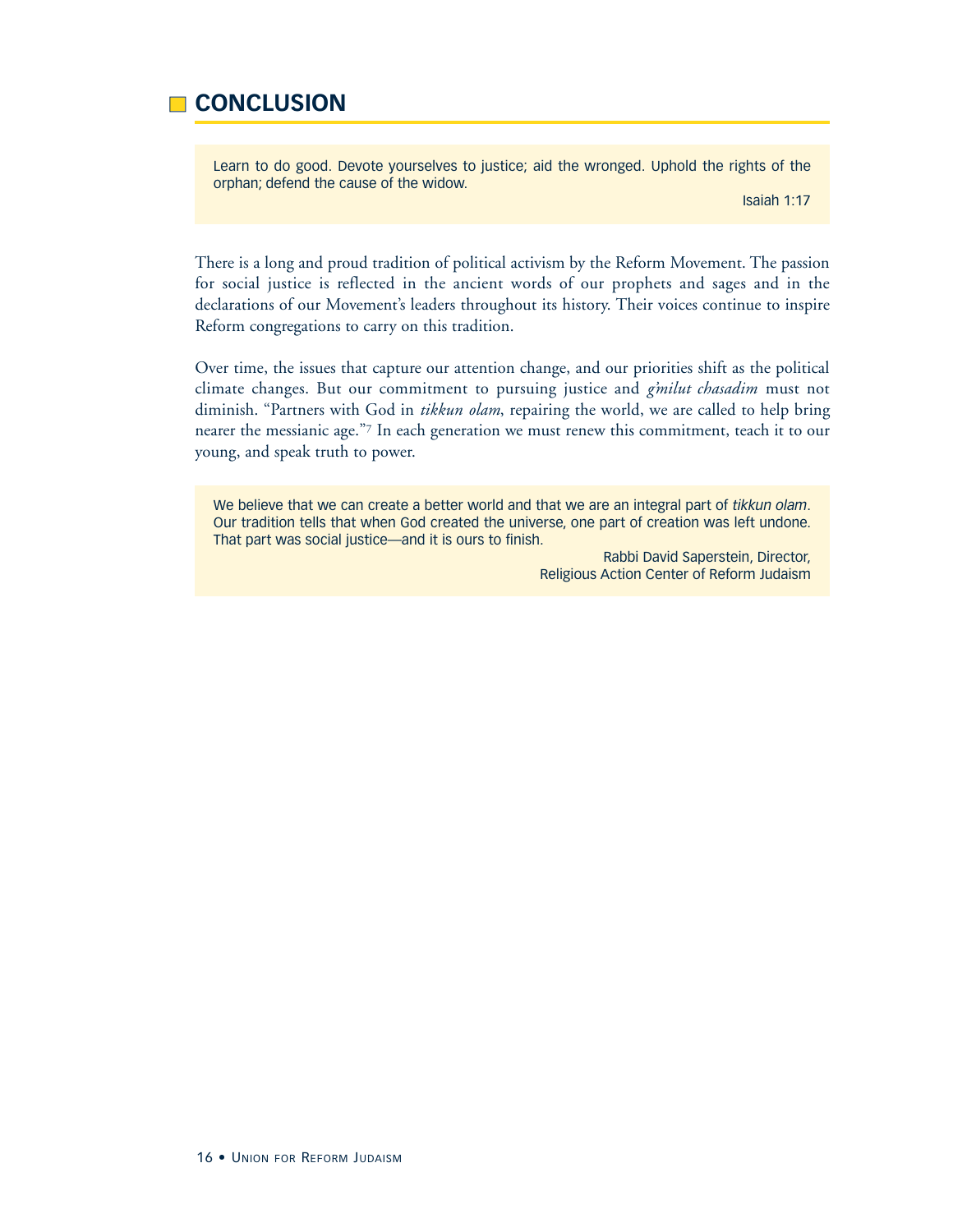### **NOTES**

- 1. For U.S. congregations: The IRS defines lobbying as an attempt to influence legislation, clarified as follows: "Legislation includes action by Congress, any state legislature, any local council, or similar governing body with respect to acts, bills, resolutions, or similar items (such as legislative confirmation of appointive offices) or by the public in a referendum, ballot initiative, constitutional amendment, or similar procedure. It does not include actions by executive, judicial, or administrative bodies." *IRS Tax Guide for Churches and Religious Organizations*, p. 5. **www.irs.gov/pub/irs-pdf/p1828.pdf**. For information pertaining to Canadian congregations, please contact the Canadian Council for Reform Judaism, 3845 Bathurst Street, Suite 301, Toronto, Ontario M3H 3N2; 416.630.0375; CCRJ@urj.org.
- 2. *To Do Justice: Selected Financial and Legal Issues Facing Congregations*, Ida and Howard Wilkoff Department of Synagogue Management of the Union for Reform Judaism, 2003, p. 4. **www.urj.org/synmgmt/publications**.
- 3 . *IRS Tax Guide for Churches and Religious Or g a n i z a t i o n s*, p. 5. **w w w. i r s . g ov / p u b / irs-pdf/p1828.pdf**.
- 4. *Hear, O Israel: Creating Meaningful Congregational Mission Statements*, Ida and Howard Wilkoff Department of Synagogue Management of the Union for Reform Judaism, 2004, p. 2. **www.urj.org/synmgmt/publications**.
- 5. *Constitution and Bylaws of the Union for Reform Judaism*, as amended in November 2003. **www.urj.org/docs/bylaws**.
- 6. *Managing the Sacred: A Guide for Synagogue Board Members*, Ida and Howard Wilkoff Department of Synagogue Management of the Union for Reform Judaism, 2004, p. 10. **www.urj.org/synmgmt/publications**.
- 7. CCAR, "A Statement of Principles for Reform Judaism," Pittsburgh, 1999.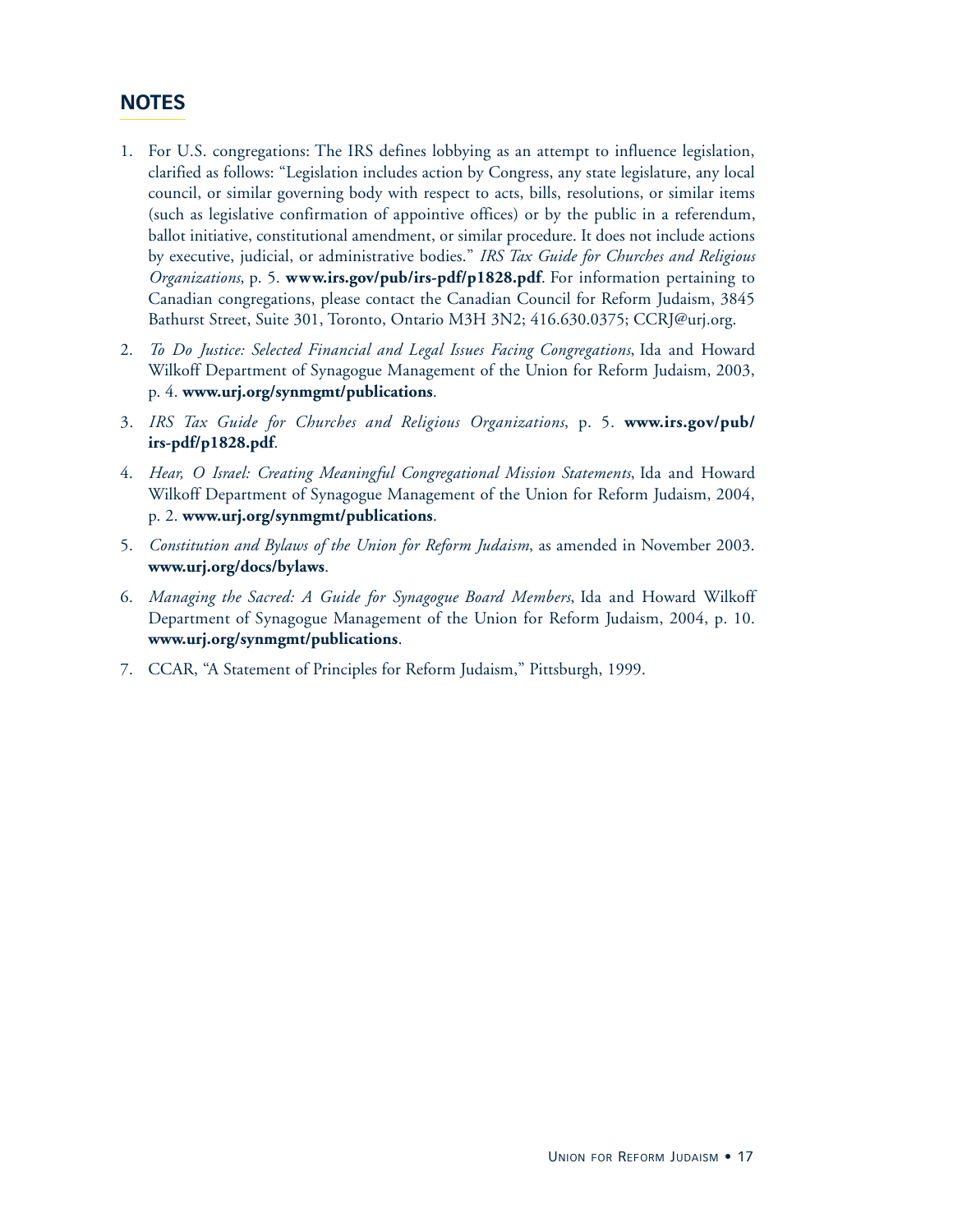

#### **SAMPLE CONGREGATIONAL POLICIES**

#### **EXCERPTS OF ADVOCACY POLICY ADOPTED BY TEMPLE EMANU-EL, DALLAS, TEXAS**

#### **ADVOCACY**

#### **Background and Context**

Speaking out on issues of *tikkun olam* is an obligation we cannot shirk. At the same time, we must respect the diversity of political opinions and approaches in our congregation. Several underlying principles govern our recommendations.

- Temple rabbis have always had and continue to have complete freedom of the pulpit...
- There are certain moral imperatives that we, as Reform Jews, agree are bedrock principles of our sense of social justice. An example would be feeding the hungry.
- Reform Judaism's belief in social action is not synonymous with a particular political agenda.

#### **Recommendations**

- 1. Speak out as a congregation on contemporary moral imperatives with the full support of the Board and rabbinic staff.
- 2. Avoid channeling the congregation into one political point of view.
- 3. Assess specific legislative issues that are important to us to determine whether there is consensus within the congregation. If there is no consensus, we will restrict official congregational activity to education and referral. The intent will be to give congregants solid information on all sides of the issue, enabling them to make individual decisions on their stance.
- 4. Commit sufficient staff and financial resources to make public affairs and advocacy work better.
- 5. Empower the senior rabbi, chair of the Public Affairs/Advocacy Committee, and Executive Committee to decide upon a course of quick action when an issue is urgent enough that it demands an immediate response based on our moral imperative to speak out as a congregation.

#### **Suggested Action Plan**

- 1. Advocacy in the name of the temple should be viewed as a multilevel process.
- 2. The Tikkun Olam Council will lead a process to develop a list of the contemporary moral imperatives (perhaps written as issues) as a starting point for creating an advocacy agenda.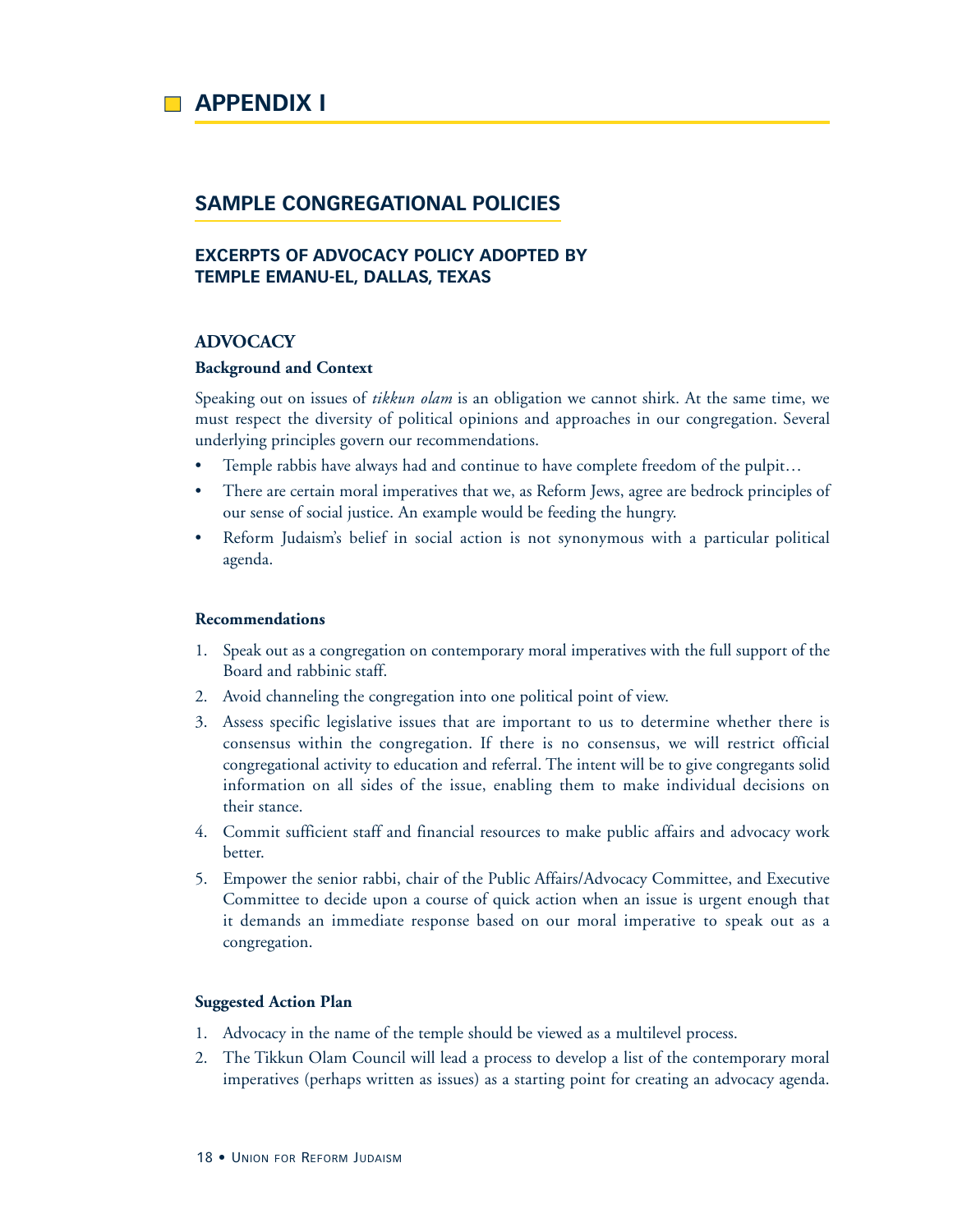The Tikkun Olam Council also will decide which issues are of prime importance to us in the upcoming year. Our rabbis will take the leadership for this process in consultation with the Tikkun Olam Council. It should be reviewed annually.

- 3. The congregation becomes informed of our moral imperatives through significant internal communications such as the *Window* [temple bulletin], Web site, and ongoing education. The Tikkun Olam Council's communication person(s), in consultation with all appropriate committee chairs and auxiliary group leaders, will spearhead this process.
- 4. Our congregation will speak out externally on the moral imperatives through op-ed pieces, our Web site, public forums and meetings, and other appropriate public demonstrations of moral communication.
- 5. The Public Affairs/Advocacy Committee will develop and publish a list of appropriate legislative outlets and other political opportunities for congregants interested in pursuing social justice through political action. This will be done according to legislative and other issue-driven calendars.
- 6. When the temple takes an official position on an issue, i.e., something under the heading of moral imperative, the issue is brought to the attention of the congregation by our rabbis, the Tikkun Olam Council, other temple groups, and/or individual congregants. Our rabbis will guide us in defining the issue in terms of our faith. The congregation is provided information. The temple moves on it in an appropriate manner.
- 7. At other times, congregants may agree on the principle behind a social justice issue but hold legitimate differences of opinion on how to solve it. In that case, the Tikkun Olam Council, with temple leadership, can highlight the issue, provide balanced background information on it, suggest various ways to work on it, and distribute a referral list of organizations dealing with the issue. Temple activity, in keeping with our guidelines, may or may not ensue.
- 8. Once an issue is defined and agreed upon as one that fulfills our moral imperative to speak out, an action plan is developed and approved to externally and internally communicate.
- 9 . The approved action plan is supported by staff time, volunteer time, and money, if necessary.
- 10. When no agreement can be reached on whether or not to advocate for an issue, the Tikkun Olam Council should determine what common ground exists and the degree of differences that congregants have on the matter and report it to the Board.
- 11. When an issue does not move forward from the Board, follow-up action from the Board, implemented through the Tikkun Olam Council, should include timely internal communications, congregational forums on the issue, and referral lists of how and where else to get involved. No congregational position is taken publicly.
- 12. The congregation should limit itself to a few issues in which to get actively involved at any one time in order to maximize our effectiveness.
- 13. As part of its work, the Tikkun Olam Council, as previously mentioned, will develop an internal communication plan to allow congregants to participate in the development of the social action agenda. It could include quarterly congregational town hall meetings, each of which will center on one of our identified moral imperatives, enhanced use of the Web site that allows for the creation of congregational exchanges, e-mail messages, and space in the *Window* [temple bulletin].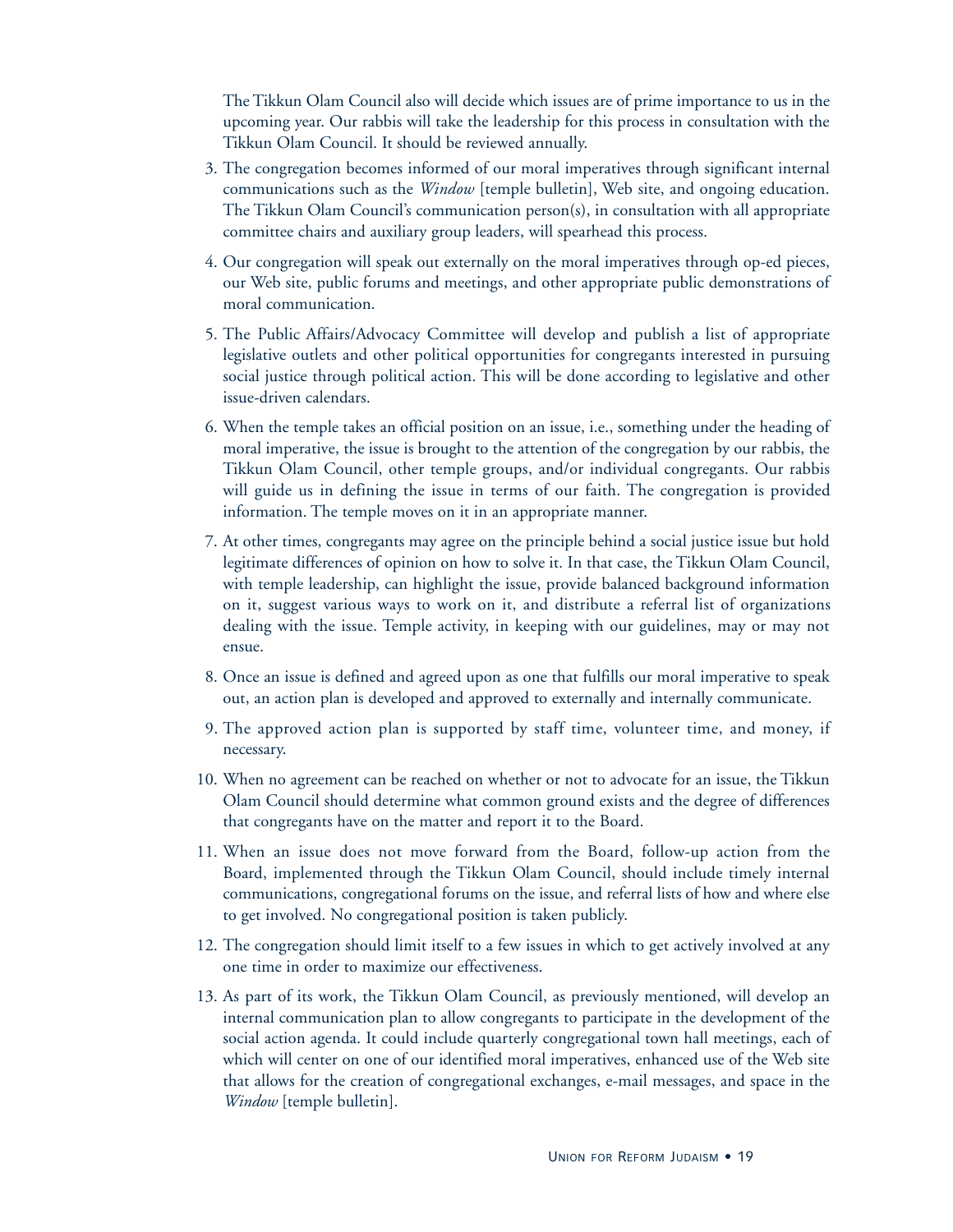- 14. The temple should create a space that becomes identified as a "town square," where congregants can gather to discuss social action issues on a regular basis.
- 15. The Tikkun Olam Council should develop a mechanism to have ongoing congregational dialogue on issues.
- 16. The Tikkun Olam Council could suggest dialogue guidelines for the congregation to keep in mind as it considers advocacy. They might be something like the following:
	- We consider our identified moral imperatives to be timeless.
	- Perspectives on the implementation of our moral imperatives make room for different viewpoints on how we act on them.
	- There need to be multiple entry points for congregants to bring social justice issues before us. That includes ways of saying to congregants, "Let's see how the congregation can support you on this important position" even when the Public Affairs/Advocacy Committee and the Tikkun Olam Council decide not to get involved in that particular issue.

#### **TEMPLE SINAI, OAKLAND, CALIFORNIA SPEAKING PUBLICLY ON ISSUES OF SOCIAL JUSTICE**

Even as Reform Jews embrace ritual, prayer, and ceremony more than ever, we continue to see social justice as the jewel in the Reform Jewish crown.

Rabbi Eric Yoffie, Union for Reform Judaism President

The Temple Sinai Board of Directors, at its October 2002 meeting, adopted a resolution to speak publicly on issues of social justice. The Board's action is in keeping with the congregation's purpose: to foster an environment of social responsibility, to provide leadership in the overall community, and to apply the principles of Reform Judaism.

#### **Temple Sinai Reaches Out to the City**

Temple Sinai is a visible presence in the city of Oakland through its congregants. Members of all ages participate in the temple's community outreach programs. These include literacy, antipoverty/anti-hunger projects, and a citywide annual Mitzvah Day. Temple Sinai is aligned with coalitions and agencies in our immediate area: The Jewish Community Federation of the East Bay, OCC (The Oakland Coalition of Congregations), BOSS (Building Opportunities for Self-Sufficiency), the Alameda County Food Bank, East Bay Sanctuary, and First Place Fund for Youth, among others.

#### **The City Comes to Temple Sinai**

Every spring we open our doors to welcome members of our neighboring community for a Pesach celebration: our Annual Freedom Seder. Our guests come from City Hall, the Oakland Unified School District, and Re p. Barbara Lee's office. Religiously, they represent four faith traditions: Jewish, Christian, Islamic, and Buddhist.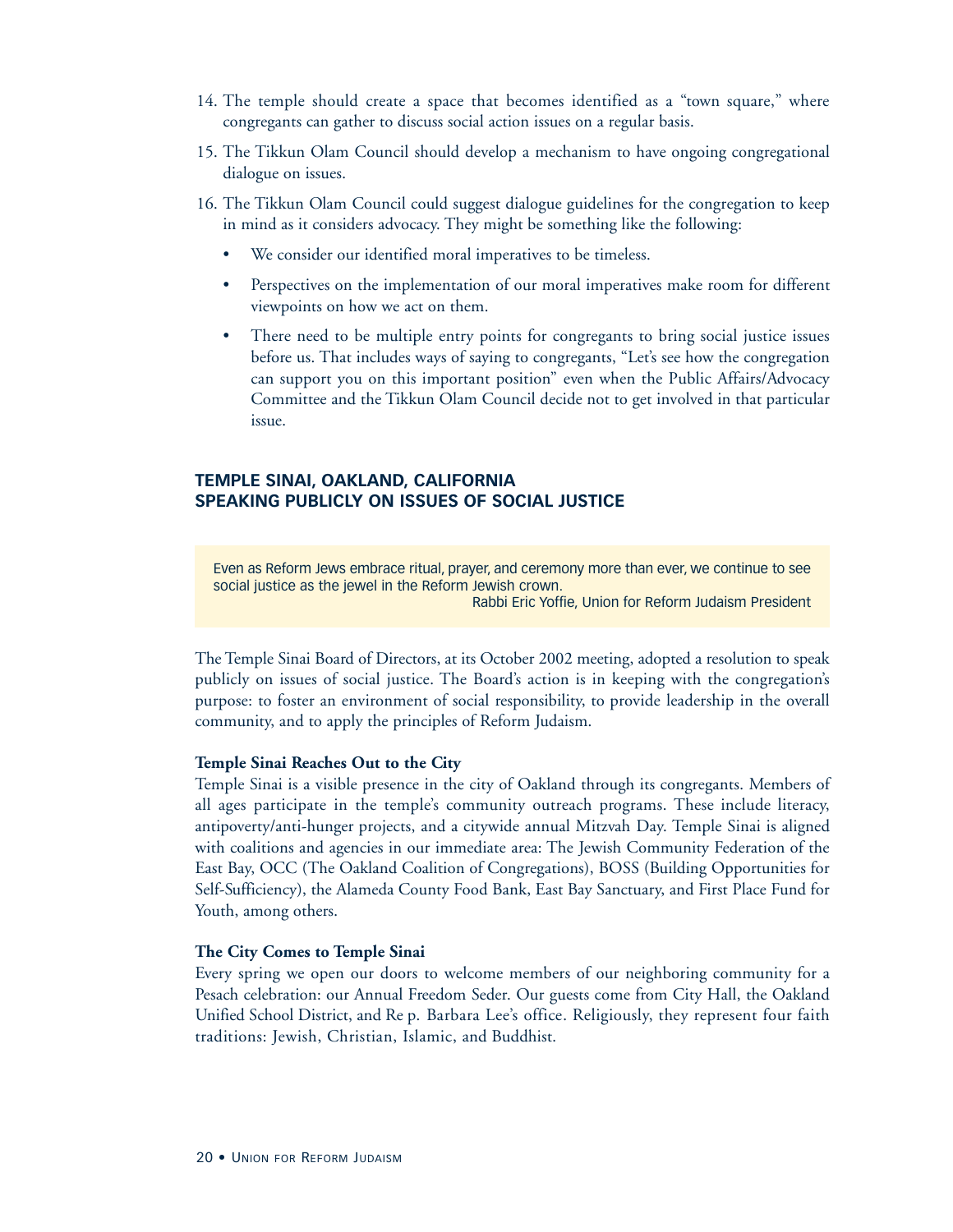#### **Social Action/Social Justice—Toward a New Vision**

Social action is a critical component of Temple Sinai's mission. As a result of the Social Action Committee's Long-Range Strategic Planning, social action is seen as a congregational rather than an individual responsibility.

#### **The Temple Sinai Board of Directors—A Prophetic Voice**

Rabbi Jonathan Omer-Mann, in his religious approach to social action/social justice work, outlines two distinctive roles: the "Priestly" and the "Prophetic." The "Priestly" role is one of feeding, helping, and healing. The "Prophetic" role deals with exposing the underlying causes and changing them.

Like our prophets who were never silent, Temple Sinai's Board of Directors will add voice to our presence in Oakland and from our city to the society beyond. Let our Board be guided by the prophet Micah, whose words decorate the Torah covers in our sanctuary:

What is it that *Adonai* requires of you: to do justice, to love mercy, and to walk humbly with your God (Micah 6:8).

#### **TEMPLE SINAI'S BOARD OF DIRECTORS' POLICY ON ADOPTING POSITION RESOLUTIONS**

In furtherance of Temple Sinai's Board of Directors' authority and responsibility to take positions on behalf of the congregation on issues of importance to the congregation and the Jewish community, the Board sets out below its policy for taking positions to promote social justice, Jewish values, and the interests of Temple Sinai.

#### **Criteria for Consideration**

The Board of Directors will apply each of the following criteria to review any request for Board consideration of a public resolution:

- 1. The issue must be properly brought before the Board pursuant to the Procedure to Be Followed by Temple Sinai's Board of Directors to Adopt a Position Resolution. [See page 18.]
- 2. The issue must have ethical, moral, or social significance to the congregation at large.
- 3. The subject matter of a proposed resolution must have a bearing on the congregation, the Jewish community, or an issue of the society at large that implicates Jewish values or laws.
- 4. The Board will not take any action that will result in disqualifying the temple for favorable tax treatment pursuant to Internal Revenue Code  $\S$  501(c)(3) (concerning nonprofit organizations) or any other similar federal, state, or local law. In that regard, among other things, the Board shall not support or oppose specific candidates running for a public office, although the Board may take a position on a ballot measure or proposition.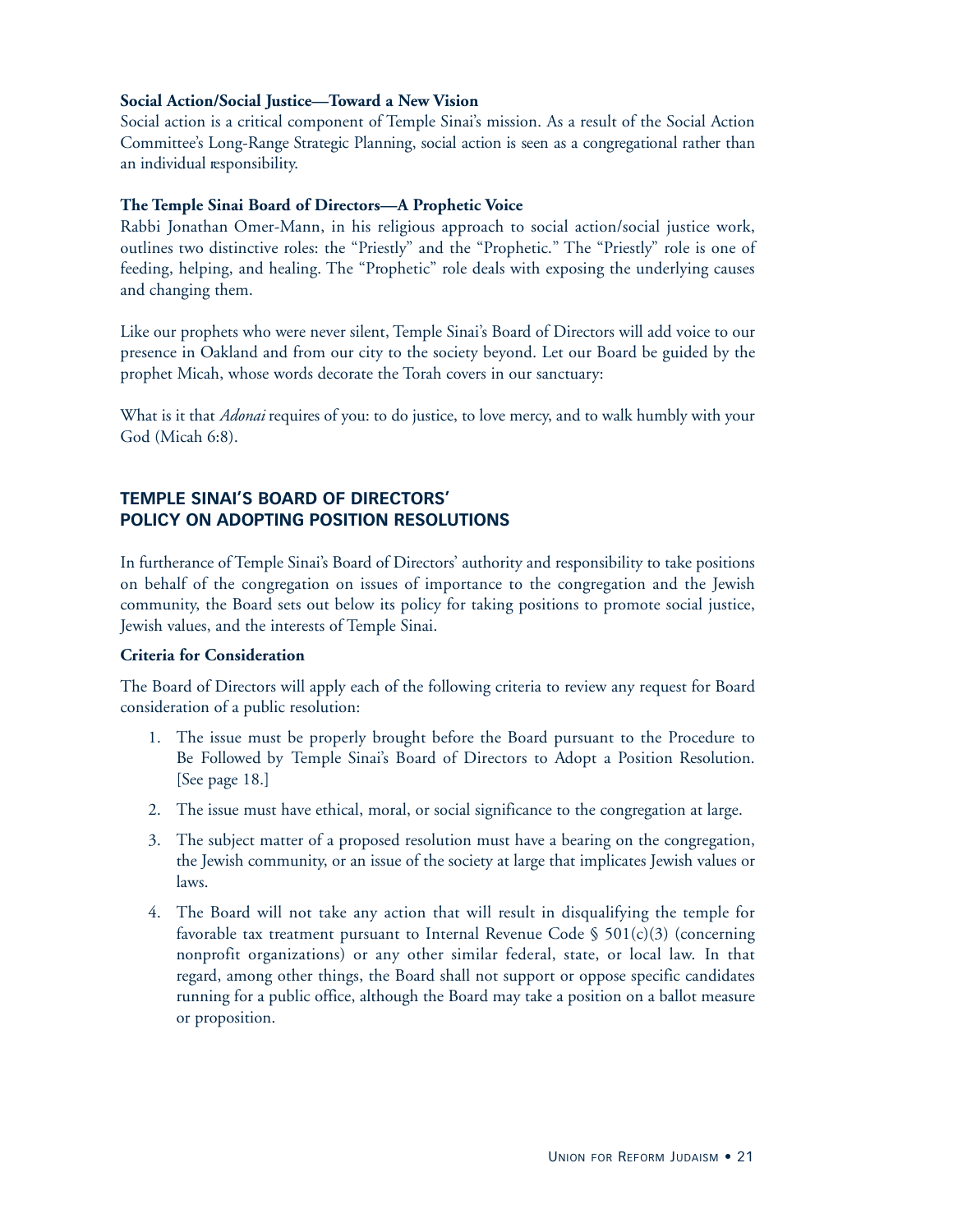#### **Criteria to Consider in Formulating a Stance**

The Board will consider each of the following in adopting any position:

- 1. Whether the position is consistent with the congregation's mission and purpose, including whether it (a) fosters an environment of social responsibility, (b) provides leadership in the overall community, or (c) applies the principles of Reform Judaism to the values and conduct of the individual family or the society in which we live. (See Temple Bylaws, Article 2.01.)
- 2. Whether another Jewish organization, including but not limited to the Union for Reform Judaism (Union), Religious Action Center of Reform Judaism (RAC), Central Conference of American Rabbis (CCAR), Women of Reform Judaism (WRJ), or the North American Federation of Temple Brotherhoods (NFTB), has taken a position or adopted a resolution on the subject. Though consideration is to be given to the positions, if any, of such other Jewish organizations, the Board may adopt a position on a subject not addressed by another Jewish organization and/or may adopt a position different from that adopted by another Jewish organization.
- 3. Input provided by the clergy, professional staff, or any congregant of the congregation.

#### **PROCEDURE TO BE FOLLOWED BY TEMPLE SINAI'S BOARD OF DIRECTORS TO ADOPT A POSITION RESOLUTION**

Temple Sinai's Board of Directors will follow the procedure described below to determine whether to adopt and publicize a resolution consistent with the Board of Directors' Policy on Adopting Position Resolutions.

- 1. Provided that the president of the Board is given reasonable advance notice of the intent to bring a proposed resolution to the Board for consideration, a matter may be brought before the Board by any one of the following methods: (a) upon a motion duly made by any member of the Board; (b) upon the recommendation of one of the congregation's clergy; (c) upon the recommendation of the Social Action Committee; or (d) upon the receipt of a petition or request signed by ten percent (10%) or more of the member units of the congregation, asking that the Board adopt a particular position.
- 2. If one-third (1/3) or more of all voting members of the Board believe that no action should be taken on a particular matter without first giving notice to the congregation, the matter shall be tabled until after the congregation is (a) notified of the proposed resolution, (b) informed of when the proposed resolution will be considered, and (c) given at least five (5) days to present additional information to the Board relating to the proposed resolution. Where notice is to be given to the congregation, notice shall be provided as broadly as reasonably practicable, including providing notice through the bulletin and through e-mails, and, if it is deemed appropriate, by posting or distributing informational fliers or posters.
- 3. The Board may consider a proposed resolution at any regular or special meeting of the Board or, in instances where it is deemed appropriate, by way of written consent, provided, however, that action by written consent shall require unanimity by the Board. Where the Board considers a proposed resolution at any regular or special meeting of the Board, after discussion of the proposed resolution, the Board shall vote on whether to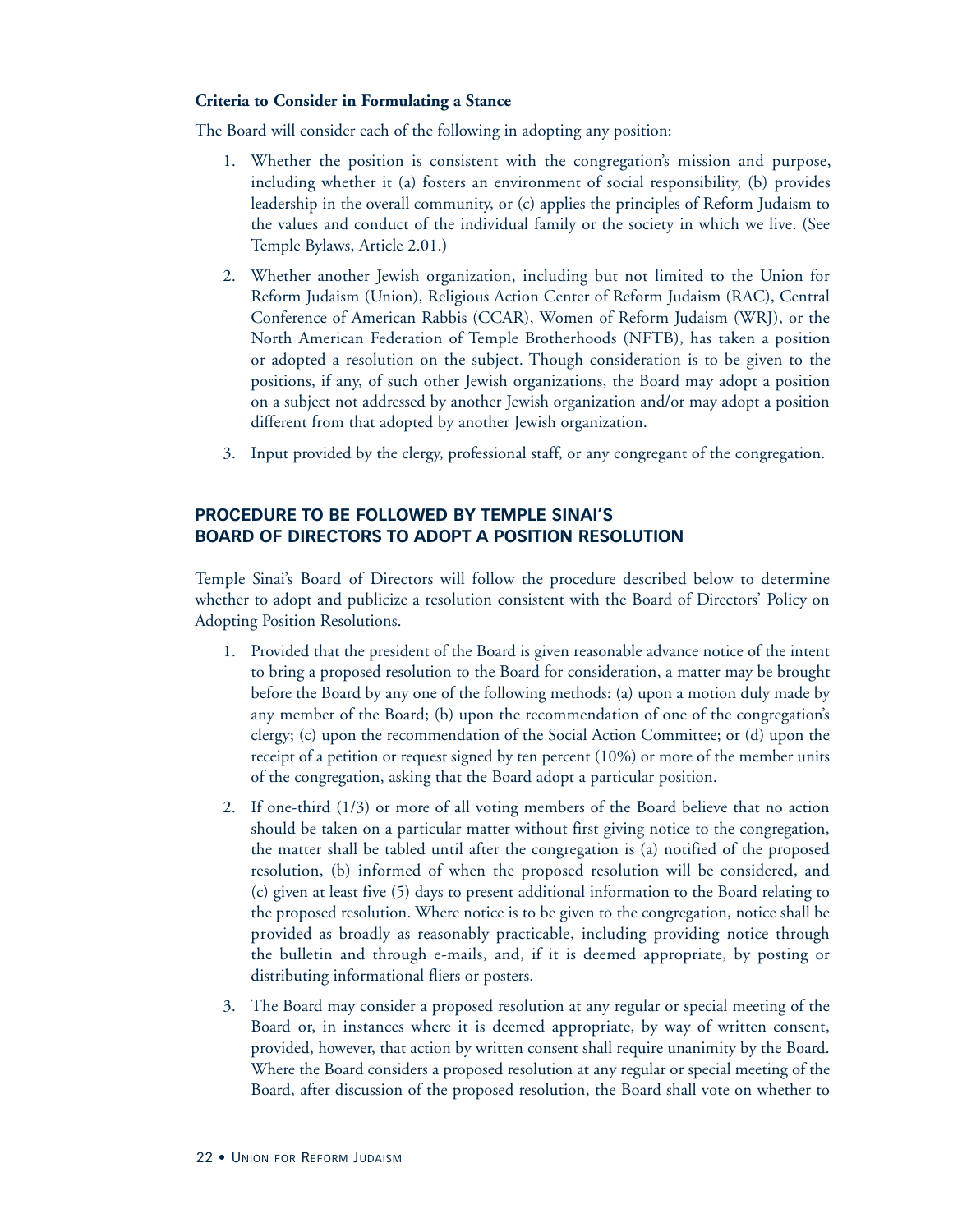adopt the proposed resolution. The Board shall adopt a resolution or position when at least two-thirds (2/3) of all voting members of the Board vote in favor of the resolution.

4. No employee(s), committee(s), or organization(s) shall adopt a resolution or support a position on behalf of the congregation without the express approval of the Board; nor shall any employee(s), committee(s), or organization(s) use the letterhead of the First Hebrew Congregation of Oakland to adopt a resolution or take a position without the express approval of the Board. This provision is not intended to, and it does not, preclude an employee, committee, or organization from taking a position in his, her, or its individual or organizational capacity (i.e., as distinct from purporting to act on behalf of the congregation).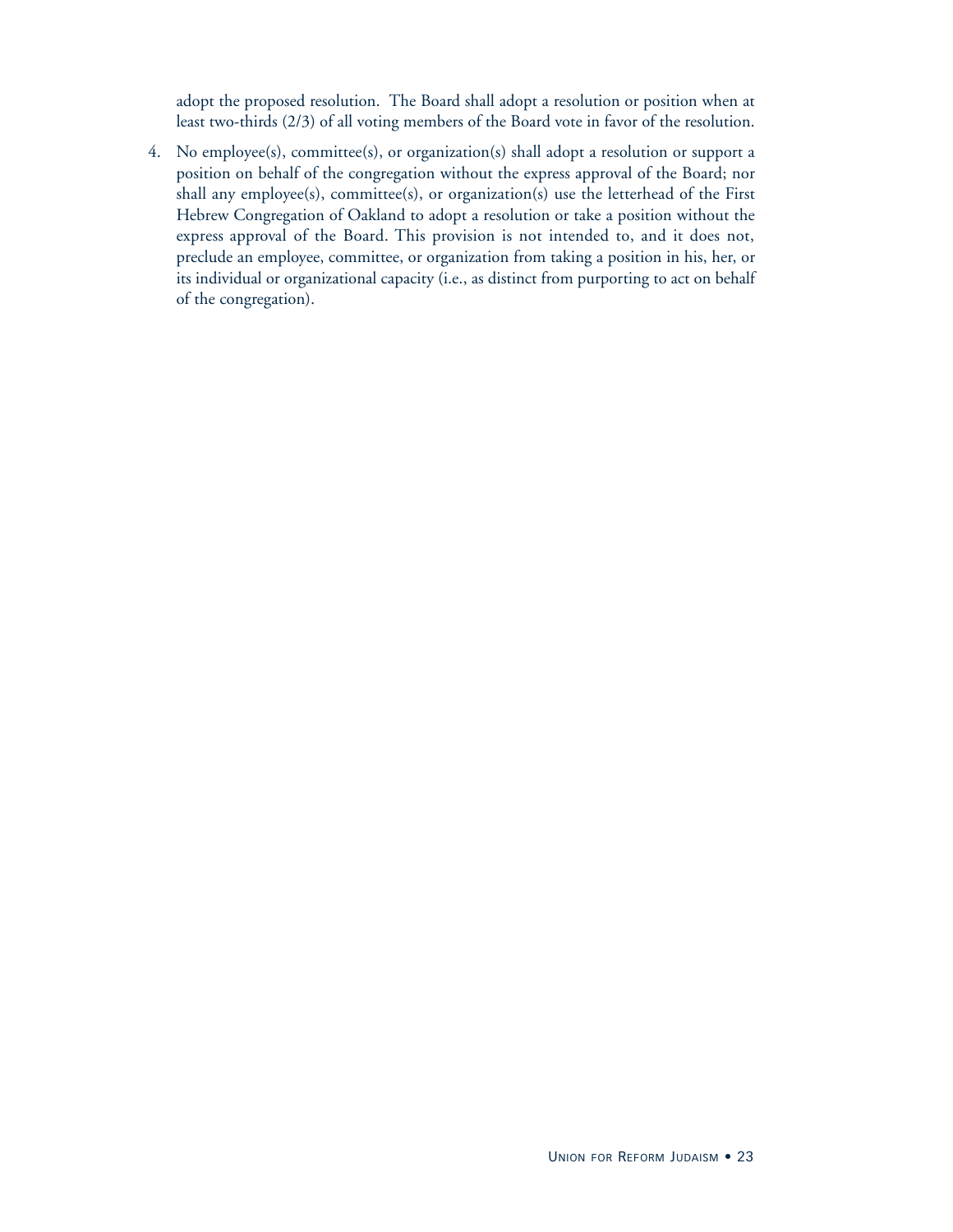#### **CCAR STATEMENTS ON SOCIAL JUSTICE**

The Central Conference of American Rabbis (CCAR) represents the rabbinical voice of Reform Judaism. Since its establishment in 1889, the CCAR periodically has adopted statements ("platforms") articulating the broad principles of Reform Judaism in its day.

Each of the statements excerpted below includes a reflection on the social justice mission of Reform Judaism. The statements reveal the evolving perspective of the spiritual leadership of the Reform Movement in the sphere of social justice throughout our Movement's history. As such, these statements provide valuable texts for adult education opportunities in congregations considering taking public policy positions. They provide an answer to the question: Where does the Reform Movement stand?

#### **Questions for Discussion**

- 1. *Look at the dates of each platform. What was going on in America during the time it was adopted? Considering the era of each of the statements, do you find anything surprising in the articulated principles? If we had been part of a Reform congregation at the time, would we have shared these values?*
- 2. *How have the statements evolved over time? Were there periods in the history of our Movement when we seemed more particularistic or more universalistic in our approach to issues?*
- 3. *If we share the values outlined in these platforms, how do we act on them within our congregations? How do we put these teachings into practice?*
- 4. *What if we don't share the perspectives outlined in the CCAR statements? If not these principles, for what does the Reform Movement stand?*
- 5*. If we were to craft a new platform for our congregation today, what would it say? Where do we stand on the social justice issues facing us today?*

#### **Texts**

In full accordance with the spirit of Mosaic legislation which strives to regulate the relation between rich and poor, we deem it our duty to participate in the great task of modern times, to solve on the basis of justice and righteousness the problems presented by the contrasts and evils of the present organization of society.

Pittsburgh Platform, 1875

Judaism seeks the attainment of a just society by the application of its teachings to the economic order, to industry and commerce, and to national and international affairs. It aims at the elimination of man-made misery and suffering, of poverty and degradation, of tyranny and slavery, of social inequality and prejudice, of ill-will and strife. It advocates the promotion of harmonious relations between warring classes on the basis of equity and justice, and the creation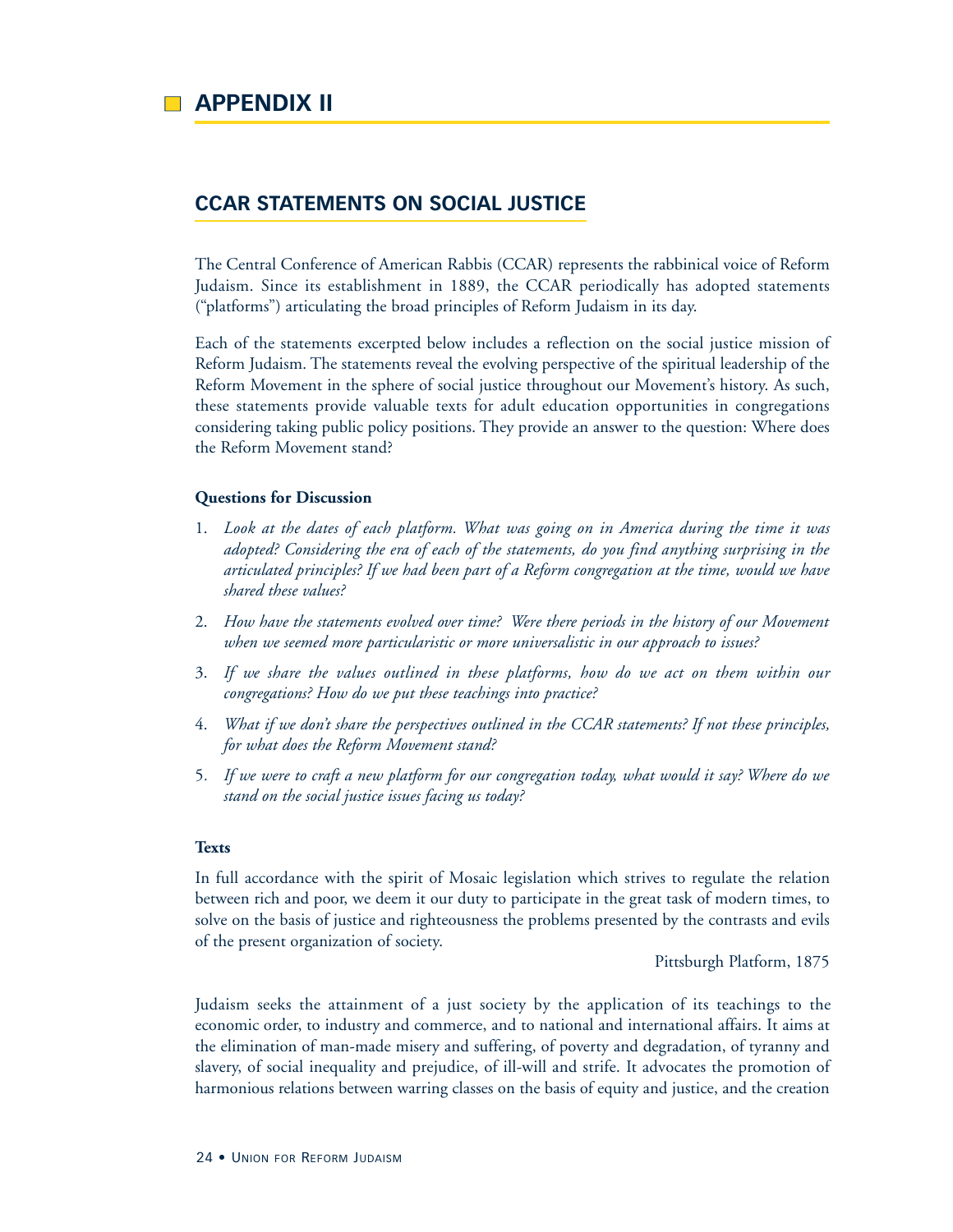of conditions under which human personality may flourish. It pleads for the safeguarding of childhood against exploitation. It champions the cause of all who work and of their right to an adequate standard of living, as prior to the rights of property. Judaism emphasizes the duty of charity and strives for a social order which will protect men against the material disabilities of old age, sickness and unemployment.

#### Columbus Platform, 1937

Until the recent past our obligations to the Jewish people and to all humanity seemed congruent. At times now these two imperatives appear to conflict. We know of no simple way to resolve such tensions. We must, however, confront them without abandoning either of our commitments. A universal concern for humanity unaccompanied by a devotion to our particular people is self-destructive; a passion for our people without involvement in humankind contradicts what the prophets have meant to us. Judaism calls us simultaneously to universal and particular obligations.

A Centenary Perspective, San Francisco, 1976

We bring Torah into the world when we strive to fulfill the highest ethical mandates in our relationships with others and with all of God's creation. Partners with God in *tikkun olam*, repairing the world, we are called to help bring nearer the messianic age. We seek dialogue and joint action with people of other faiths in the hope that together we can bring peace, freedom and justice to our world. We are obligated to pursue *tzedek*, justice and righteousness, and to narrow the gap between the affluent and the poor, to act against discrimination and oppression, to pursue peace, to welcome the stranger, to protect the earth's biodiversity and natural resources, and to redeem those in physical, economic and spiritual bondage. In so doing, we reaffirm social action and social justice as a central prophetic focus of traditional Reform Jewish belief and practice. We affirm the *mitzvah* of *tzedakah*, setting aside portions of our earnings and our time to provide for those in need. These acts bring us closer to fulfilling the prophetic call to translate the words of Torah into the works of our hands.

"A Statement of Principles for Reform Judaism," Pittsburgh, 1999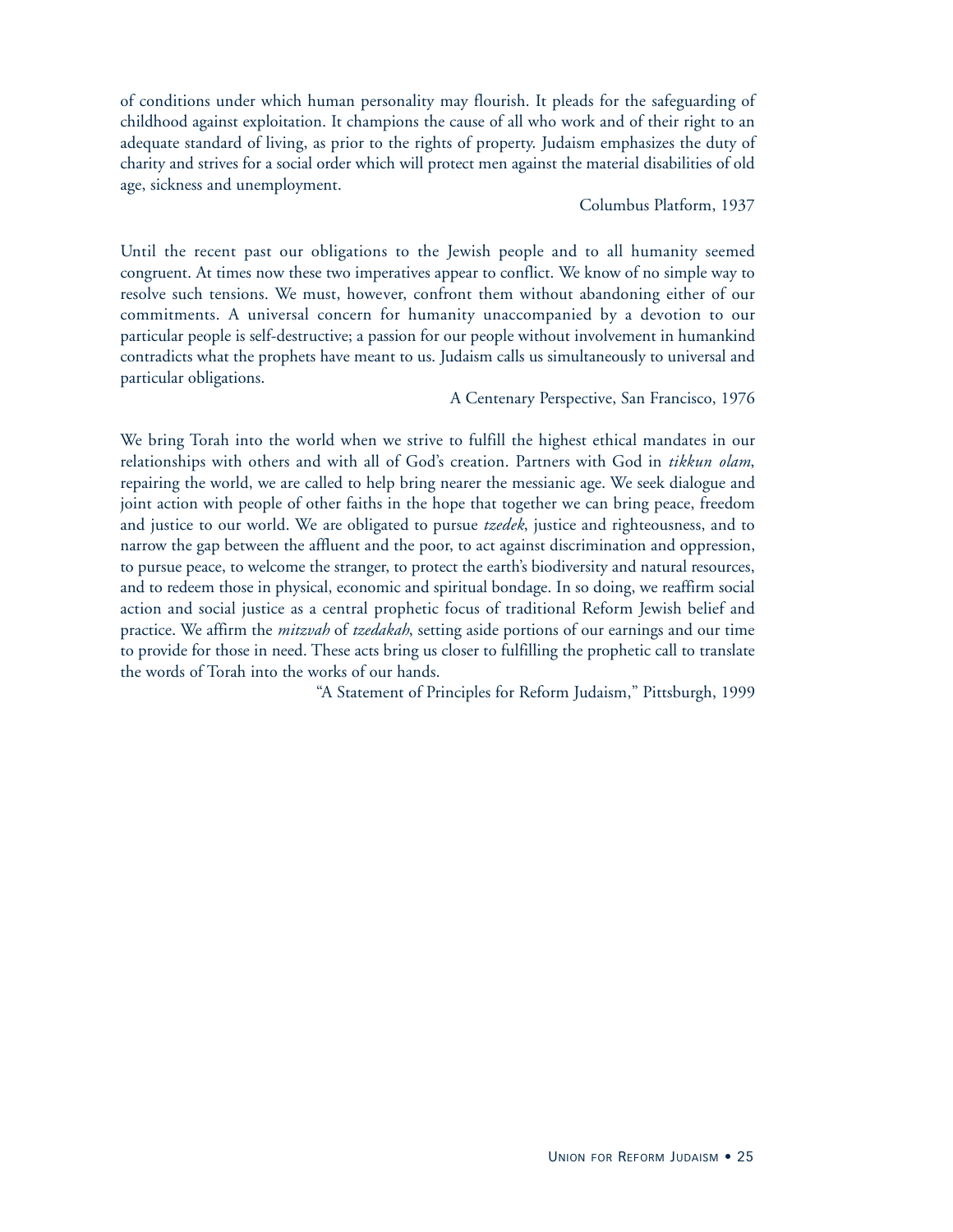#### **RESOURCES AVAILABLE THROUGH THE RELIGIOUS ACTION CENTER AND THE COMMISSION ON SOCIAL ACTION**

#### **SOCIAL ACTION ONLINE**

#### **Log onto www.rac.org**

The Religious Action Center of Reform Judaism (RAC) has been the hub of Jewish social justice and legislative activity in the nation's capital for over forty years. It has educated and mobilized the American Jewish community on legislative and social concerns as an advocate in the Congress of the United States on issues ranging from Israel and global affairs to economic justice and civil and religious liberty.

The RAC's Web site at **www.rac.org** is the hub of Jewish social justice on the Internet. Through the years, the site has received numerous awards and has grown to nearly 1,000 pages. The RAC site is a great social action resource tool. It contains the RAC's legislative priorities, press releases, action alerts, the Social Action Program Bank, publications, tools for congregational Social Action Committees as well as updates on dozens of legislative and policy issues monitored by the RAC staff.

#### **Make sure your congregation has a link to the RAC's site on its Web site!**

#### **Social Action Program Bank**

Is your congregation looking for more ways to engage the community in projects on social action issues?

Visit the RAC's online Social Action Program Bank, located on the RAC's Web site at **www.rac.org/programbank**, to find examples of successful programs conducted by other congregations, including Irving J. Fain Social Action Award winners.

#### **If you have a program you'd like to add to the RAC's Program Bank, please contact the RAC at rac@urj.org.**

#### **Stay Informed and Take Action**

The RAC maintains an e-mail and advocacy system for activists to stay informed and effectively participate in political decision making. The system is customized based on user preferences and areas of interest. There are numerous issue-specific lists, as well as the Advocacy Network and Cell Phone Advocacy Network (CAN), which notify users of crucial and pending legislation when their representatives are "undecided" or important targets on a specific piece of legislation. The Social-Action discussion list allows social action leaders to share program ideas and post questions to one another. To learn about the available lists and sign up, go to **www.rac.org**.

The Religious Action Center (RAC) has extensive social justice resources, publications, and opportunities available online, **www.rac.org**, such as RAC's robust and customizable e-news system, RACNews. Many resources are available for order or download including program guides and manuals, issue packets, holiday guides, interfaith resources, Israel resources, Social Action Committee resources, and Tzedek V Shalom: The Justice and Peace Newsletter of the Commission on Social Action of Reform Judaism (CSA).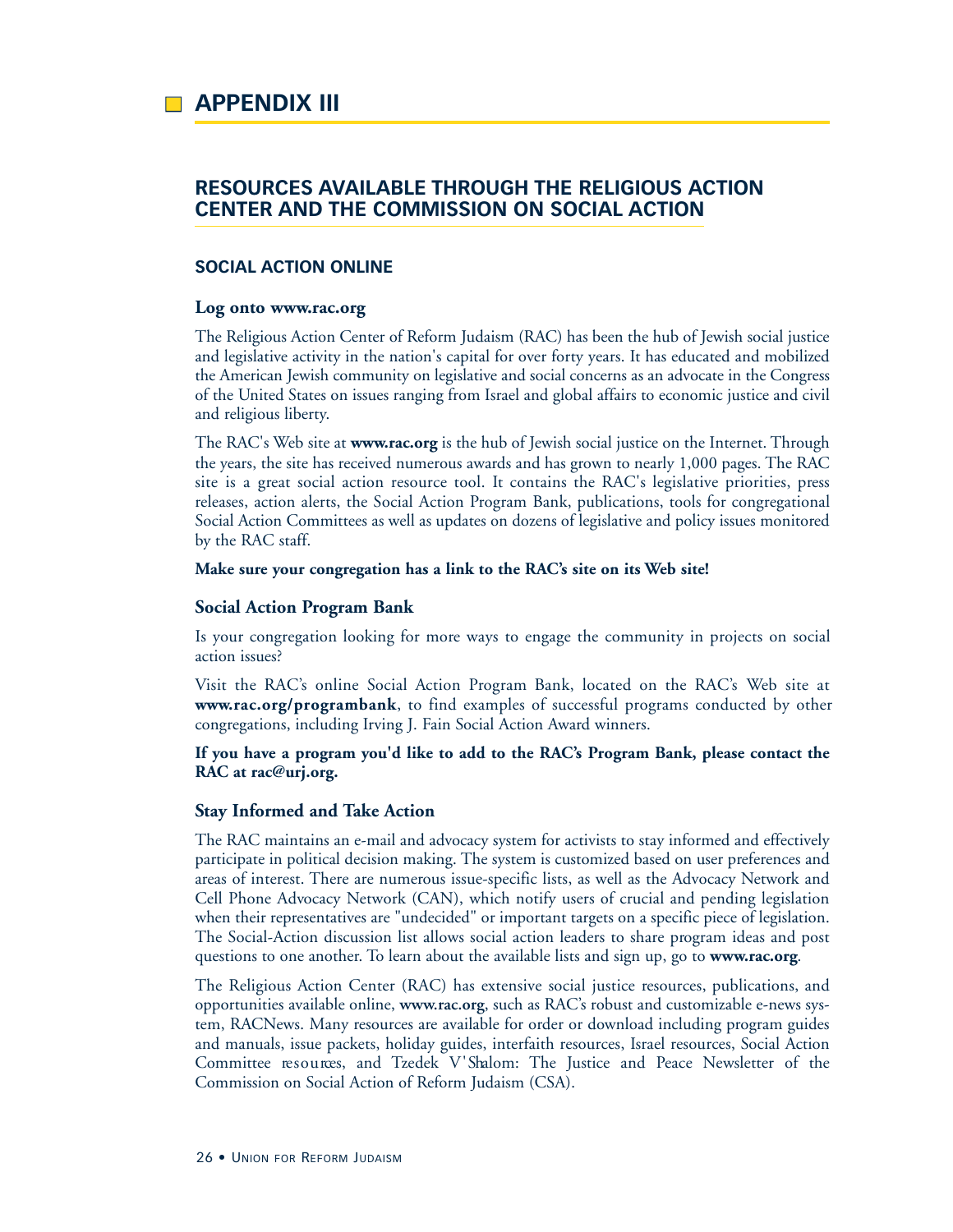*Lirdof Tzedek: A Guide to Synagogue Social Action* (Cost: \$14.00, plus shipping and handling) Whether you are looking to expand a successful social action program or are working to build one, Lirdof Tzedek: A Guide to Synagogue Social Action is an important resource for you and your congregation. Lirdof Tzedek provides step-by-step guidelines for all aspects of synagogue social action programming, from establishing the appropriate structures within the congregation to effecting change on the local, regional, and national levels. To order this publication, please call the URJ Press at 888.489.8242 or visit the URJ Press Web site at **www.urjpress.com**.

*K'hilat Tzedek: Creating a Community of Justice K'hilat Tzedek* is a discussion guide designed to help congregations through a process of reflection to determine where their social action programs fit into the scheme of congregational life and how they can become models of integrated, justice-seeking congregations. The K'hilat Tzedek process will invigorate and deepen the congregation's social justice work. To download this free publication, go to **www.urj.org/csa**.

*Jewish Dimensions of Social Justice: Tough Moral Choices of Our Time* (Cost: \$14.00, plus shipping and handling) This text, written by Al Vorspan and Rabbi David Saperstein, is perfect for confirmation, high school students, youth groups, and adult education classes. The book brings together Jewish perspectives and moral policy analysis on scores of urgent issues from abortion to capital punishment and from the Middle East peace process to religious freedom in Israel and the United States. To order this publication, please call the URJ Press at 888.489.8242 or visit the URJ Press Web site at **www.urjpress.com**.

**Chai Investment Program** (CHIP) This guide for congregations interested in pursuing socially responsible investment policies through the Chai Investment Program (CHIP) is available on the RAC Web site at **www.rac.org/pubs/guidemanuals/chip**.

**Open Doors, Open Minds: Synagogues and Churches Studying Together** Over the last century, and particularly in the last 40 years, Jewish-Christian dialogue has created better mutual understanding. Much work remains. The Union has joined with four Christian denominations in calling for dialogue and has prepared the Open Doors, Open Minds curriculum. Congregations join with a church in their community and commit to several sessions at which adult learners will come together to learn about common aspects of our history and critical distinctions; joint study of sacred texts; social justice issues from a religious perspective; and more. It is available at **www.urj.org/opendoors**

**To view additional publications, visit www.rac.org**.